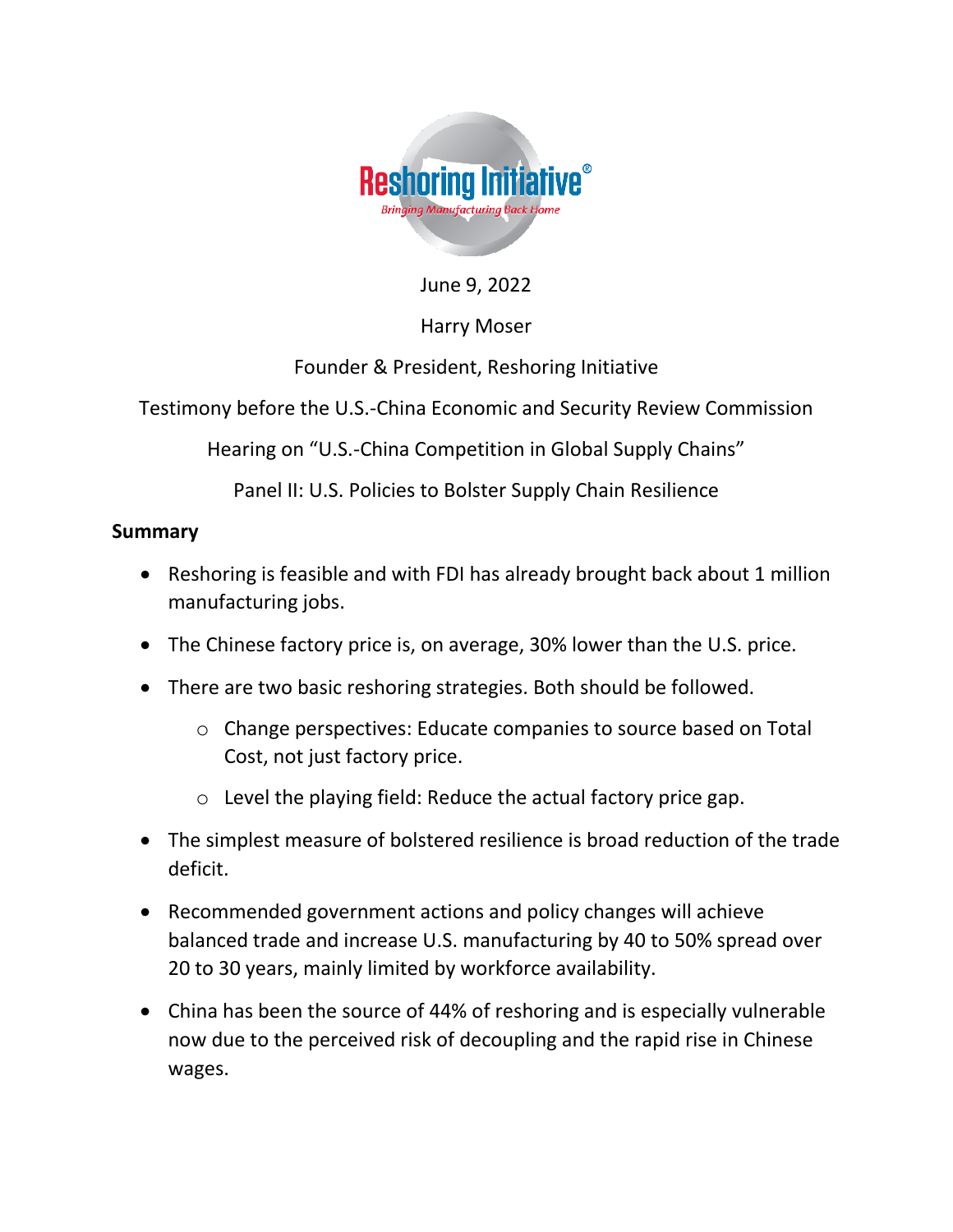### **Introduction**

The purpose of this statement is to demonstrate that reshoring, especially from China, is essential, is already substantial and can be further accelerated by the recommended industrial policies.

The development of effective reshoring policy recommendations requires a clear understanding of the causes of offshoring. Companies source products and site their factories at least 70% based on FOB price/manufacturing cost ("price") comparisons of the offshore and domestic alternatives. (Appendix 1) Many of the chart's smaller categories are driven by price, e.g. the product is unavailable here because our industry was eliminated by low priced imports. U.S. price averages about 40% higher than Chinese price (Appendix 2) and about 15% higher than most other developed countries. Faced with domestic and offshore competitors accessing those lower prices, U.S. companies aggressively offshored, starting with Japan and Mexico, followed by S. Korea, India, S.E Asia and China. As long as that huge price differential remains, our trade imbalance and weak supply chain will not improve. To subsidize enough domestic production to overcome our \$1.1 trillion 2021 goods trade deficit would cost about \$330 billion/year. Probably more, since other countries would respond with more aggressive pricing.

There are two basic ways to attack the underlying lack of price competitiveness. The simplest should be to change perceptions, to educate companies to use Total [Cost of Ownership \(TCO\)](https://reshorenow.org/tco-estimator/) to quantify all of the costs and risks associated with offshoring. By switching to TCO, companies will see that about 20% of what they now import from China can be sourced domestically without raising prices or cutting profits. Appendix 10 shows the China price, TCO and TCO including a 15% Section 301 tariff for 180 cases comparing China sources to U.S. sources. The U.S. win rate goes from 8% to 32% to 46% just by doing the math correctly. A 20% reduction in imports would cut the goods trade deficit by 50%<sup>i</sup>. A more basic, certain approach would be to reduce the price differential, to level the playing field by instituting an industrial policy, including: massive transfer of resources from liberal arts university education to engineering, apprenticeships and credentials; 20 to 30% lower USD; not raising the corporate income tax; and implementing a well-designed border adjustment tax (BAT). Appendices 3 & 4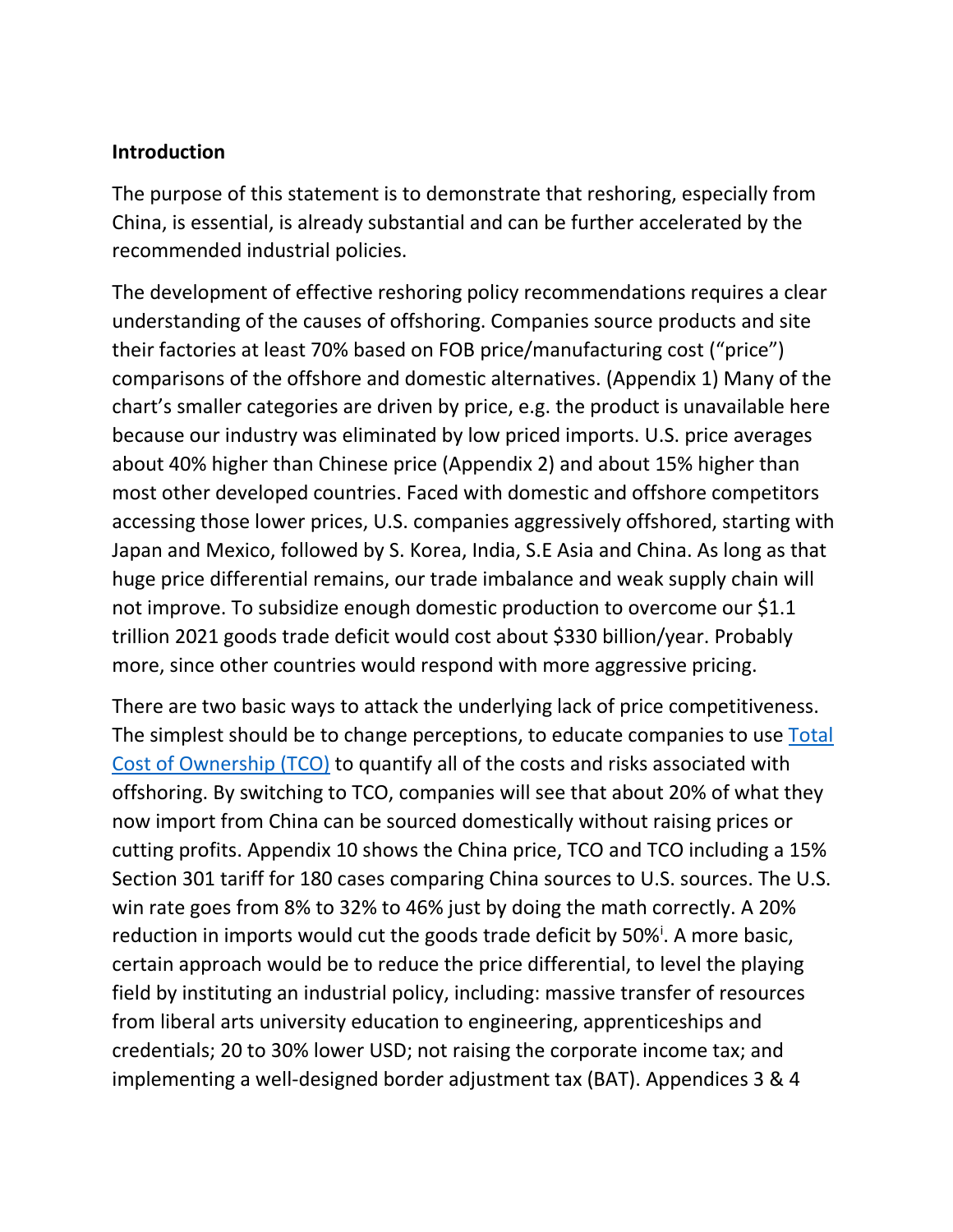show how employment would respond to a mix of these actions. This policy would make the U.S. more like Germany that has equally high wage rates but achieved a 2020 trade balance of about +5.7% of GDP vs. U.S. -3.1%<sup>ii</sup>. Balancing trade would increase U.S. manufacturing by 40 to 50%, requiring 5 to 6 million more manufacturing employees at current levels of U.S. productivity.

Subsidies of a few essential industries such as chips and rare earth minerals are necessary because the U.S. has fallen so far behind. We applaud the administration for these actions. In the longer-term, subsidized industries will fail if they and their domestic customer industries are not price competitive.

It is essential to level the playing field vs. all or most countries, not just vs. China. Otherwise, work will flow from China to SE Asian factories, often owned by the same Chinese companies. China will be hurt moderately. The U.S. will be less dependent on China, but still vulnerable to disruption and militarization of the western Pacific and U.S. manufacturing will not be strengthened. Balancing our trade deficit with most countries will increase our manufacturing output and investment faster, providing the needed critical mass and productivity increases. Increasing our manufacturing broadly and quickly will eliminate supply chain gaps, reducing our dependence on China. Much stronger U.S. manufacturing is essential to achieve defense industry capabilities, reduced budget deficits enabling higher defense expenditures, improved income equality, and climate goals. The only way to increase manufacturing's share of the GDP is to import less (reshore) or export more. It is far easier to import less because importing/exporting adds 20 to 25% to the Total Cost of a product.

### **Trend, Drivers and Impact**

Reshoring by U.S. headquartered companies plus foreign direct investment (FDI) by foreign headquartered companies has surged from about 6,000 jobs per year in 2010 to about 260,000/year in 2021. We forecast 400,000/year in 2022. (Appendix 5). No one tracks offshoring. We believe that new offshoring (closing U.S. factories and replacing with either factories or outsourcing offshore) has fallen dramatically since around 2010. The best evidence is the trend in manufacturing employment, consistent with an increased rate of reshoring and reduced rate of new offshoring. (Appendix 6). Dec. 31, 2021 employment was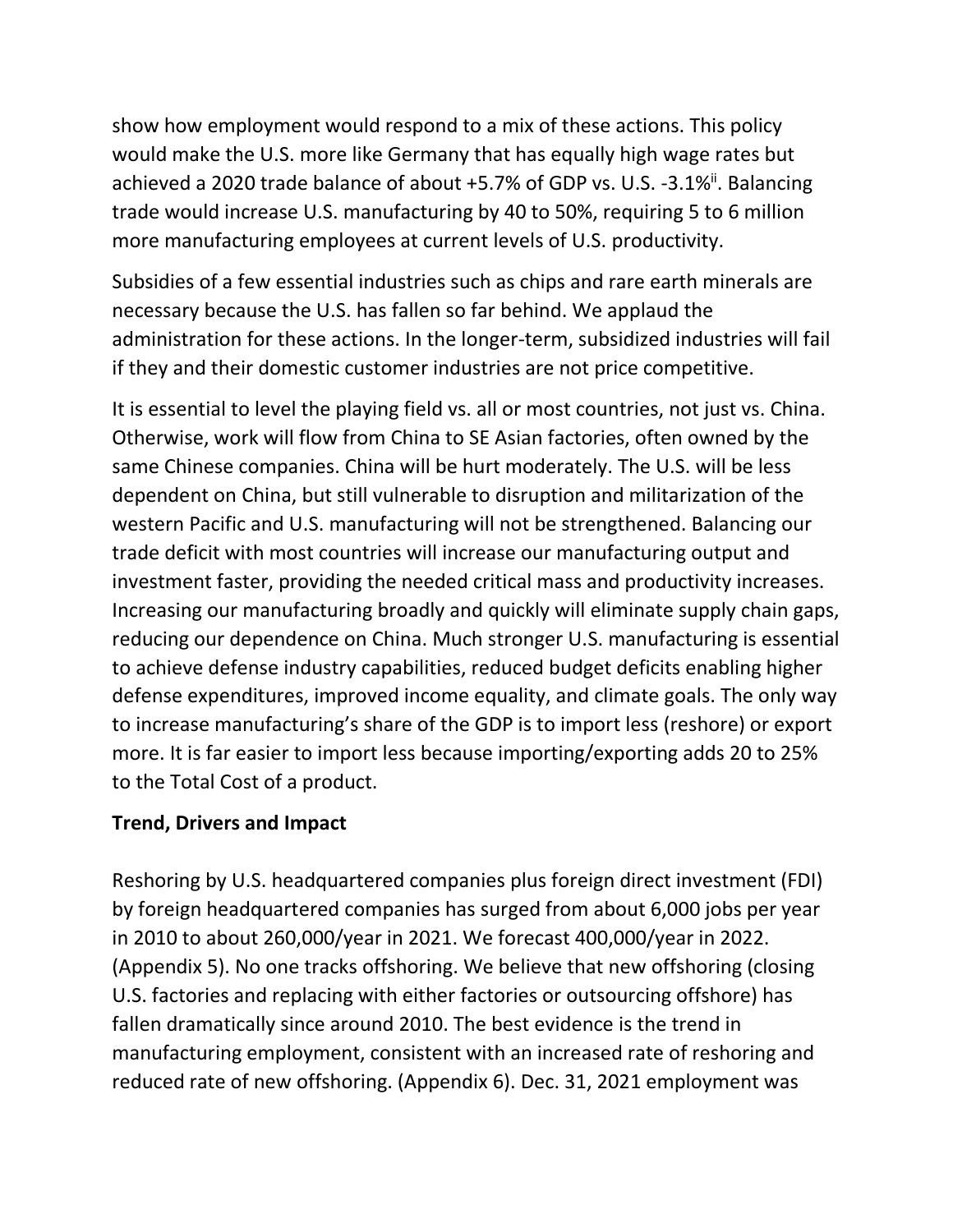about six million higher than would have been projected before the Great Recession. Because of this positive trend, the goods trade deficit stayed flat at about 4% of GDP from 2010 to 2019 prior to an import surge driven by COVID. (Appendix 7).

The primary driver of offshoring is lower prices available offshore, especially in LLC countries but also in most developed countries. The lower LLC prices are primarily driven by lower wages. The difference in FOB prices is consistent with the wage differential and labor's share of manufacturing cost. Initially, very low wages attracted work to China. Today, China's faster response times and increasing technology and productivity also play a role. U.S. factories in China also sold to a rapidly growing middle class. A strong reshoring effort, coupled with China's slowing economic growth and shrinking population will help convince companies to shift more of their investment to the U.S.

U.S. government policies, or the lack of appropriate policies, have been the major cause of the trade deficit. These policies include: prioritizing degrees over skills training, allowing the USD to stay at uncompetitive levels, high corporate tax rates and regulations, high medical insurance expense paid by the employer, low duty rates, etc. A large goods trade deficit is not pre-ordained for the U.S. In contrast to the U.S., many of the top developed countries have trade surpluses: Germany, Ireland, Netherlands, Italy, S. Korea, Australia, Singapore, Switzerland, Belgium, etc.

Our resulting uncompetitive price structure drove offshoring, hollowing out U.S. manufacturing, reducing investment in automation and reducing the appeal of manufacturing careers. Until about 1980 the U.S. had at least balanced trade and was self-sufficient in a broad range of products and industries. Now, our trade profile looks more like that of a developing country than the Arsenal of Democracy. (Appendix 8). The U.S. has trade surpluses in a few high-tech categories such as aircraft and semiconductor manufacturing machinery, but mainly in commodities like minerals and agricultural products. The U.S. has large trade deficits in most manufactured products including most high-tech products. The U.S. lacks the industrial infrastructure to respond timely to a catastrophe such as COVID or to provide the increased materiel for an extended war. Defense Department reports show a growing list of needed raw materials and components that cannot be sourced domestically.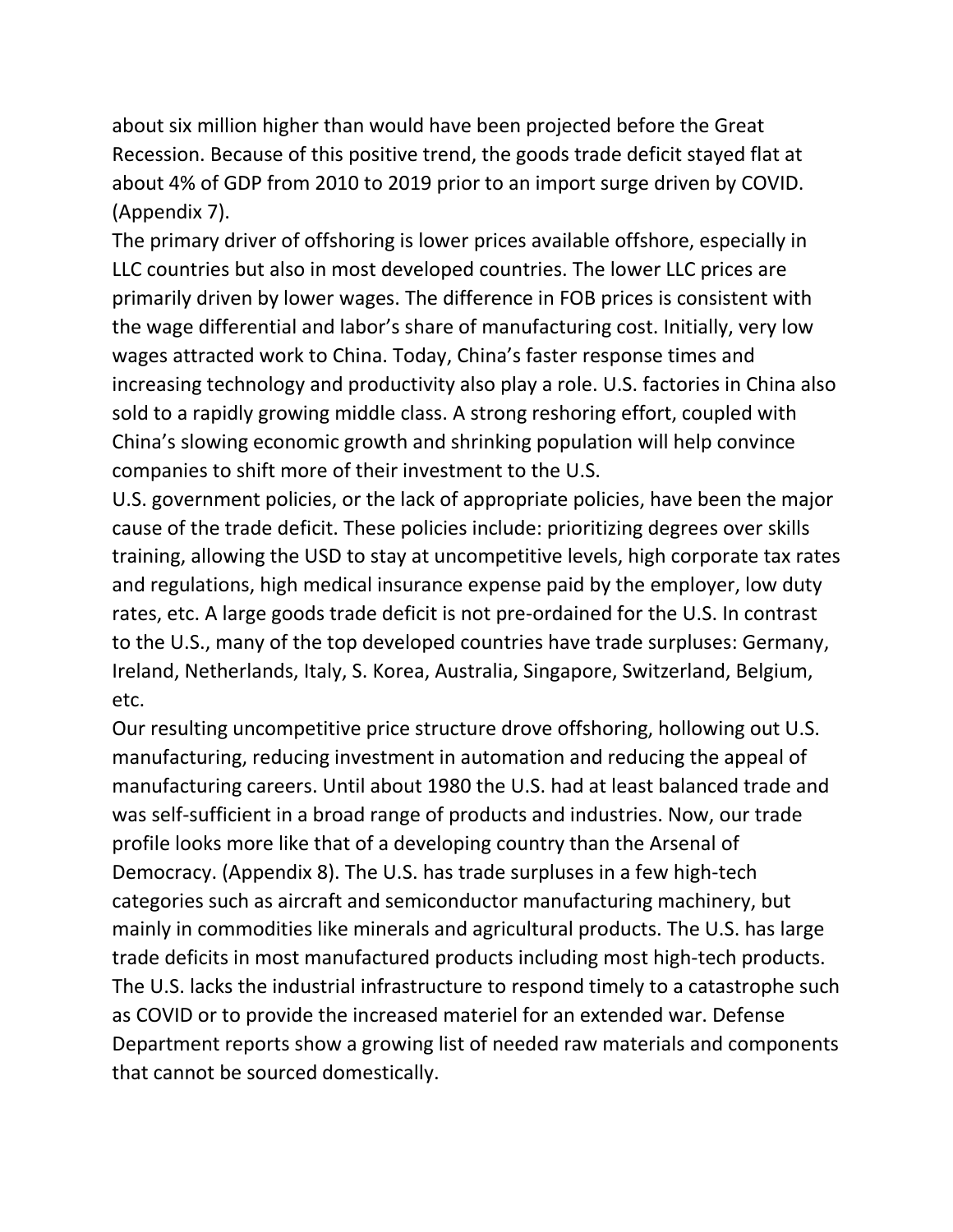The current supply chain structure puts U.S. consumers at risk for availability of most goods other than food and at risk for their jobs. A disruption such as China decoupling would be economically devastating for the months or years it took companies to create or find alternate sources.

### **Reshoring, Nearshoring, Friend Shoring and FDI**

The U.S. supply chain can be strengthened by any of four processes. In priority order: reshoring, FDI, nearshoring and friend shoring.

- Reshoring: Always the best choice, if economically feasible. Optimal impact on manufacturing, economy and domestic supply chain. Example: Two huge nitrile glove factories (PPE) funded by the U.S.: United Safety Technology, Inc. and Renco Corporation. Reshoring also increases U.S. purchases of raw materials and components from our trading partners, providing diplomatic advantage.
- FDI: Achieves the same benefit in terms of manufacturing and selfsufficiency, but more of the profits are lost to offshore and engineering is less likely to be here. About 50% of the 1.3 million jobs brought from offshore since 2010 have been due to FDI. FDI is often the best source of product and process technology when filling supply chain gaps. For example, the large FDI automotive assembly plants (BMW, Toyota, Mercedes, etc.) brought with them many of their suppliers from their native countries. Many EV battery plants have been either pure FDI or joint ventures with auto companies here. Example: GM and LG.
- Nearshoring: Essentially means Canada and Mexico, which are friends, so nearshoring is a sub-set of friend shoring. The biggest driver of jobs to the U.S. is proximity to the market, so nearshoring is more feasible than other friend shoring. Exports to the U.S. from Mexico are reported to contain 40% U.S. content vs. 5% for exports from China. Mexican wages are lower than Chinese wages. U.S. jobs are offshored to Mexico for the saving in wages and due to the availability of labor. Nearshoring from Asia to Mexico increases U.S. exports and makes supply accessible. Longer term, the nearshoring raises Mexican wages, reduces new offshoring to Mexico, and stabilizes our neighbor's economy. Canada is an excellent source, but offers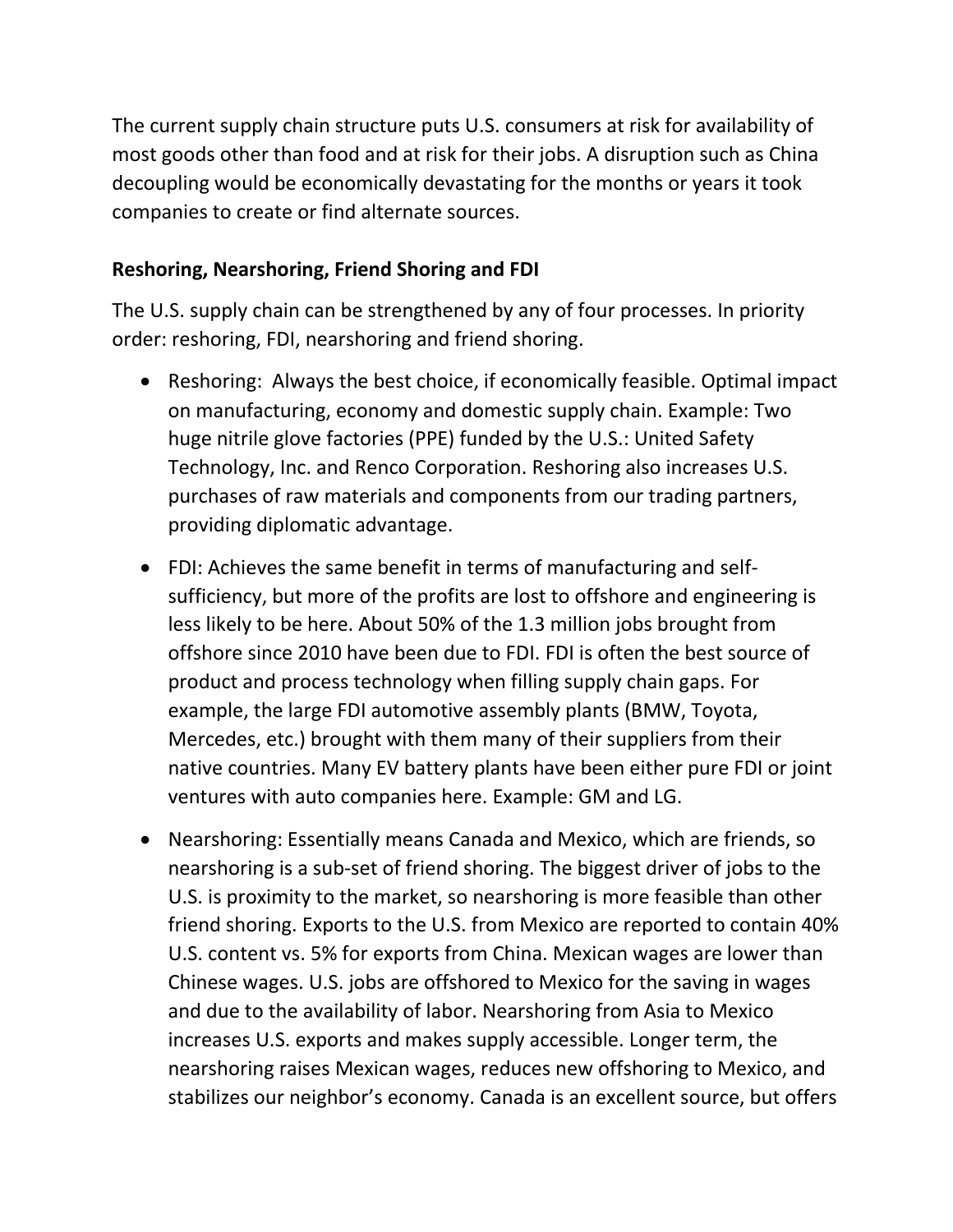little economic advantage vs. reshoring except for certain minerals and electricity intense manufacturing. Mexico is an excellent source for apparel and other assembly operations, including aerospace and automotive.

• Other friend shoring: Far better than sourcing from China but less preferable than any of the first three processes. Much offshoring has resulted from the U.S. providing privileged access to its market, sacrificing U.S. manufacturing to achieve its diplomatic and humanitarian goals: spreading democracy, pulling countries out of poverty, geo-politics, etc. via Most Favored Nation status and other favors. For example, China's Most Favored Nation status contributed to our loss of millions of jobs. So, friend shoring should be with friends without added benefits.

Reshoring is optimal if:

- The work can be done here profitably, based on TCO.
- Workforce can be made available.
- The needed technology and components can be available.

From a company's perspective, the industries/products best suited for substantial reshoring are those for whom the Total Cost of Ownership (TCO) for the products is lower here or can be made lower via workforce training, automation and product redesign for manufacturability. The characteristics of such products include:

- Low labor content, e.g. plastic injection molding, populating printed circuit boards and high volume machining of standard workpieces such as bar stock.
- High offshore freight cost and time vs. labor content, e.g. machinery (CAT has reshored production to new plants in Texas and Georgia) and commodity materials.
- A supply chain gap large enough that a new U.S. factory could be large and automated enough to compete with the imports.
- Section 301 25% tariffs apply. 50% of such products can be sourced domestically w/o raising prices or reducing profits if companies use TCO.
- Frequent product design changes.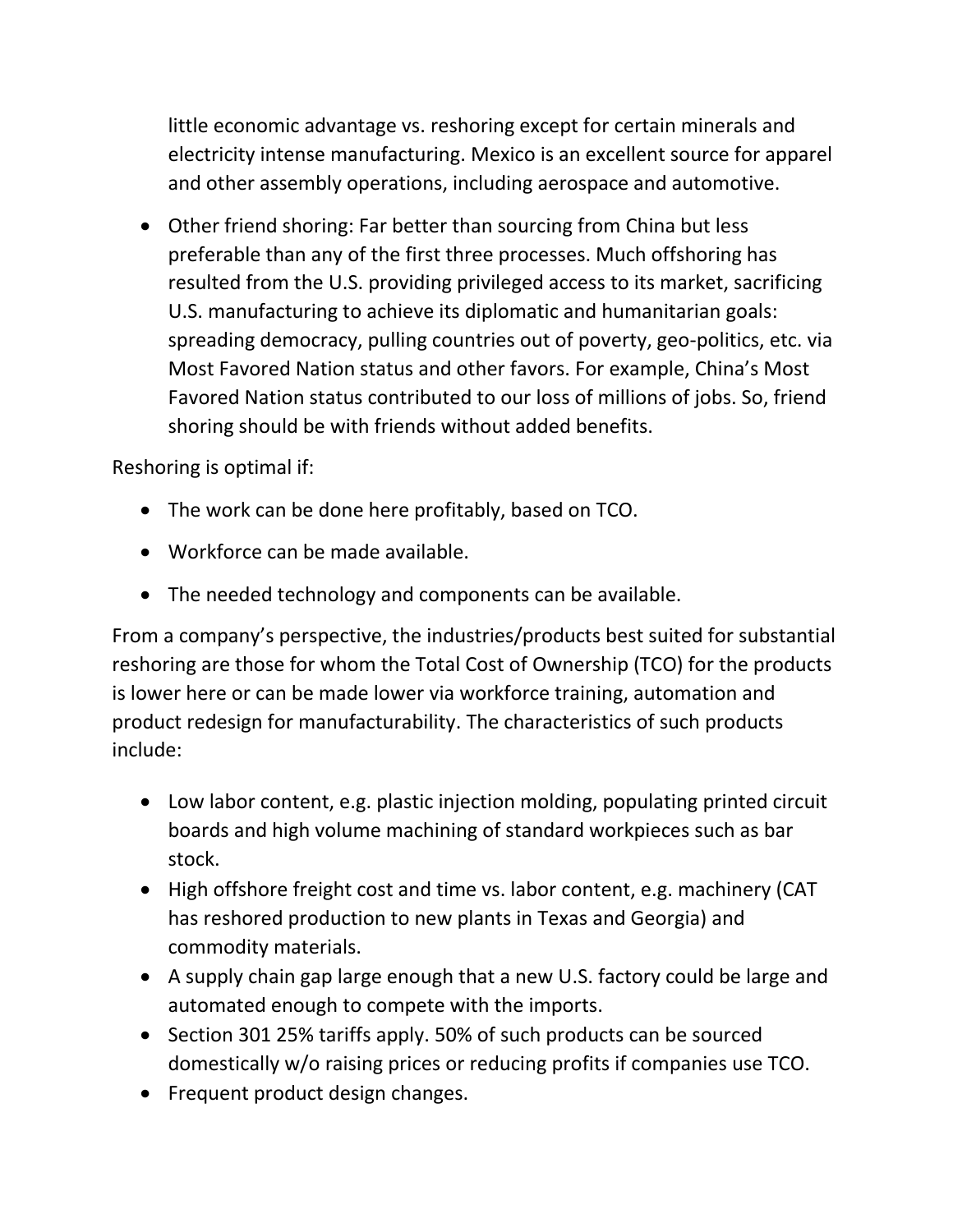- Volatile demand, e.g. some apparel.
- Risk of IP loss.

A good estimate of what products can be reshored is what have been reshored. Appendix 9 shows the mix of jobs reshored and FDI'd by NAICS code industry.

From the nation's perspective the characteristics of such products include:

- Competitive TCO and thus profitability, as above. Otherwise, the subsidies will be unsustainable.
- Filling a supply chain gap eliminates a bottleneck, enabling a flood of additional reshoring in the downstream and upstream supply chain, especially for growing markets, e.g. batteries for EVs. Steve Jobs was asked why Apple does not assemble products in the U.S. He answered that almost all of the components are produced in Asia.
- The product is essential for health and defense and not dependably available from a close-by friend shore, e.g. rare-earth minerals, PPE, pharmaceuticals.
- The product is sourced primarily from China.

Ideally, the industries and companies should not need to be approached to reshore. A well-designed, permanent industrial policy would level the playing field enough that the companies would decide to reshore in their own self-interest. In the short-term it is necessary to select and subsidize specific critical industries such as chips. In the longer-run the subsidized industries will fail if their manufacturing costs are not competitive and they do not find a growing domestic market. In a few years there will be an oversupply of chips since so many foundries have been announced worldwide. The U.S. is at risk of going from being dependent on China and Taiwan for chips to being dependent on China to buy our overpriced chips to assemble into infotainment systems, medical devices and servers to ship to us. The solution is to level the broad industrial playing field, to have a tide that lifts all, or most, U.S. industries.

China has played a huge role in offshoring, 33% of our goods trade deficit, and in jobs brought back, about 44% of reshoring and 15% of FDI during 2010 to 2021ii. Since China is an adversary, it is especially unwise to be dependent on them and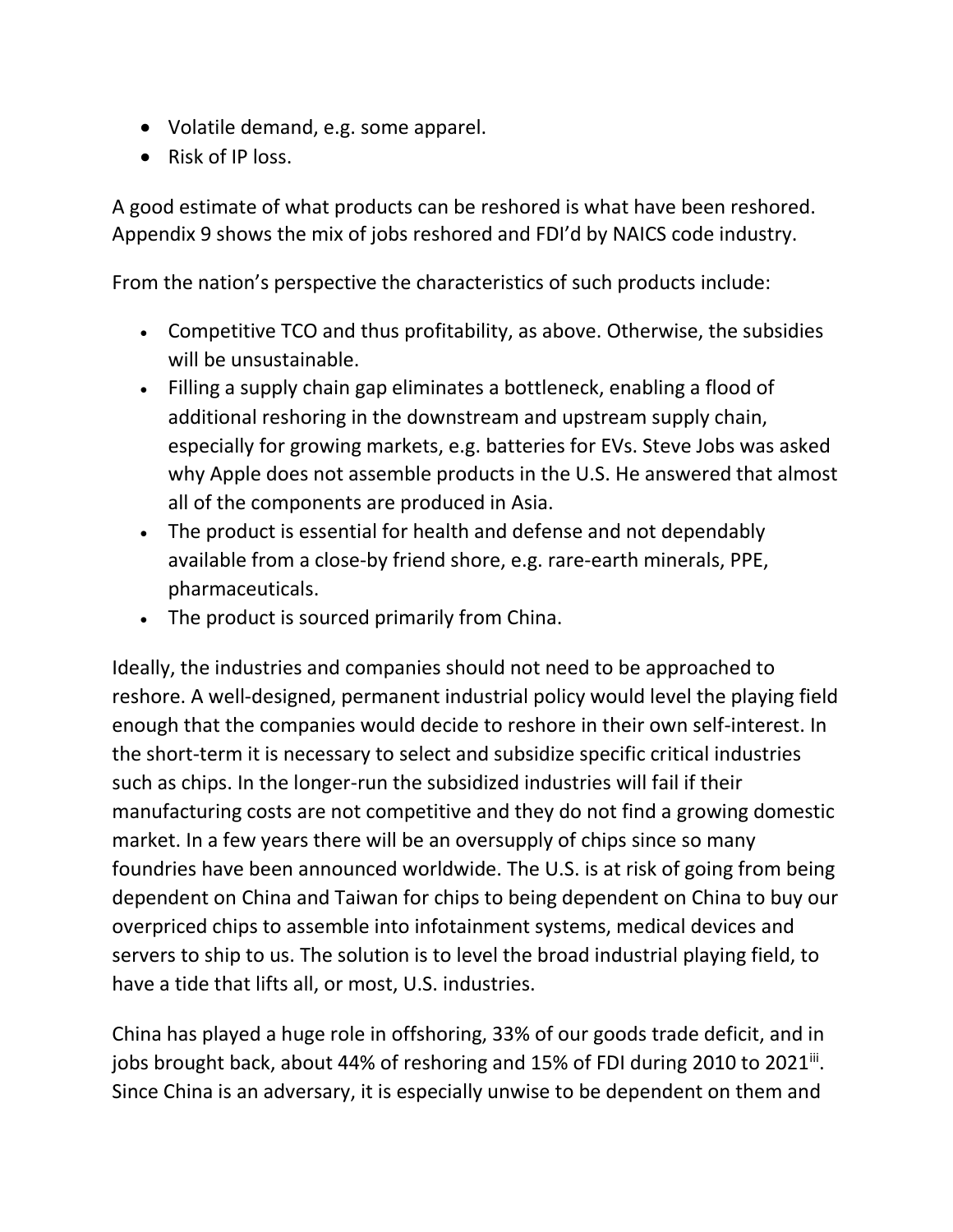to fund their growth and military via our consumer and industrial spending. China got a big head-start by devaluing its currency, especially in 2003 to 2013. China has subsidized industries and stolen IP. Balance with China must be restored. China is concerned by U.S. supply chain actions. I was interviewed May 27 by a Beijing reporter for Caijing, a leading Chinese business and economics magazine. The reporter asked me to show how the U.S. could reshore, especially chips, despite our "70% higher cost" and skilled labor and engineering shortages. A recent article by noted geo-political expert, George Friedman, observed that China has not yet reached the critical mass needed to grow based on domestic consumption instead of exports<sup>iv</sup>. The U.S. needs to reshore more from China while it is still our choice to reshore rather than wait till China chooses to decouple.

However, the other 67% of our trade deficit has similar negative impact on our economy. The U.S. has a trade deficit with 9 of our top 10 trading partners, all except the United Kingdom<sup>v</sup>. Balancing our Chinese trade deficit would leave a \$700+ billion deficit. Getting out of China is essential, but is just the first priority in eliminating our deficit.

Congress and the administration are currently placing a high priority on reducing the rate of inflation. Delaying reshoring is not a logical conclusion. About 30% of goods now imported from China (0.3 X  $$506B = $152B$  in 2021<sup>vi</sup>) can individually be sourced in the U.S. without raising prices or cutting profits (Appendix 10) if companies acted and priced based on [TCO.](https://reshorenow.org/tco-estimator/) If companies continue to source and price based on FOB prices, CPI would increase about 0.1% one time. If all or most of the 30% is reshored immediately prices will temporarily rise because the country lacks the capacity to increase manufacturing by about 8%. Factories can be added in a few years. Recruiting and training the engineering and technical workforce is the larger, longer-term, problem.

#### **Enabling Companies to Reshore**

There are a range of actions companies should take and information they need to be able to accelerate reshoring: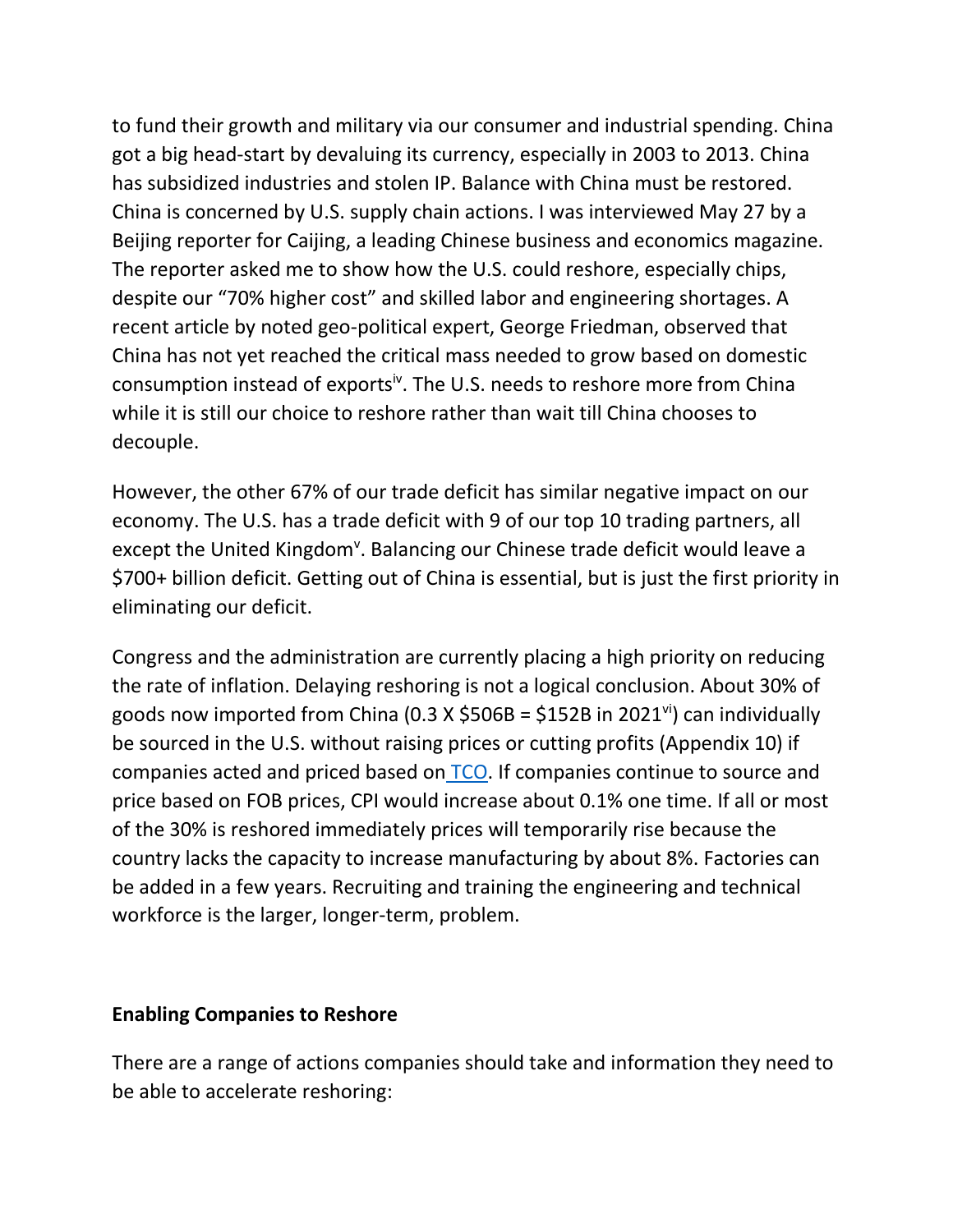- Develop the skilled workforce: Much more aggressively recruit and train the skilled workforce which is needed to increase output, productivity and competitiveness.
- Adopt TCO: About 60% of companies make sourcing decisions based on wage rates, FOB (factory) price or Landed Cost (price plus duty and freight). By doing so, instead of sourcing based on Total Cost of Ownership (TCO: Landed Cost plus carrying cost of inventory; risk of IP loss, disruption and stocking out; travel cost; etc.) companies ignore about 20% of relevant costs and risks. By switching to TCO, companies will see that about 20% of what they now import from China can be sourced domestically without raising prices or cutting profits. Companies also use TCO to convince customer companies to stop importing and buy from them. (Example: Morey Corp used TCO to win a \$60M order for PCBs vs. China)
- Obtain Information: TCO calculation requires two types of information that are not readily available. Making the data available would accelerate the use of TCO and reshoring:
	- o Company data that is not sorted by product or supplier. For example: quality and warranty costs, travel, inventory carrying cost, engineering support. ERP system providers such as Oracle or SAP could incorporate TCO and collection of needed data in their systems. One company excuse would be eliminated.
	- o Risks, especially geo-political risks. It is almost impossible for the procurement staff to estimate risks, e.g. the probability of decoupling by China, one of the largest factors driving reshoring today. If professional estimates of the probabilities of the most impactful risks could be publicly, readily available, ideally from non-governmental sources, companies would be able to justify including the risks as factors in their decisions. The Reshoring Initiative is including expected value calculations of the impacts of these risks in the revised, free, online TCO Estimator but does not have a source for such probabilities. (Example: Geopolitical Futures recently published the results of a Taiwanese population survey of the probability of war with China. Seven percent strongly agreeing there will be war and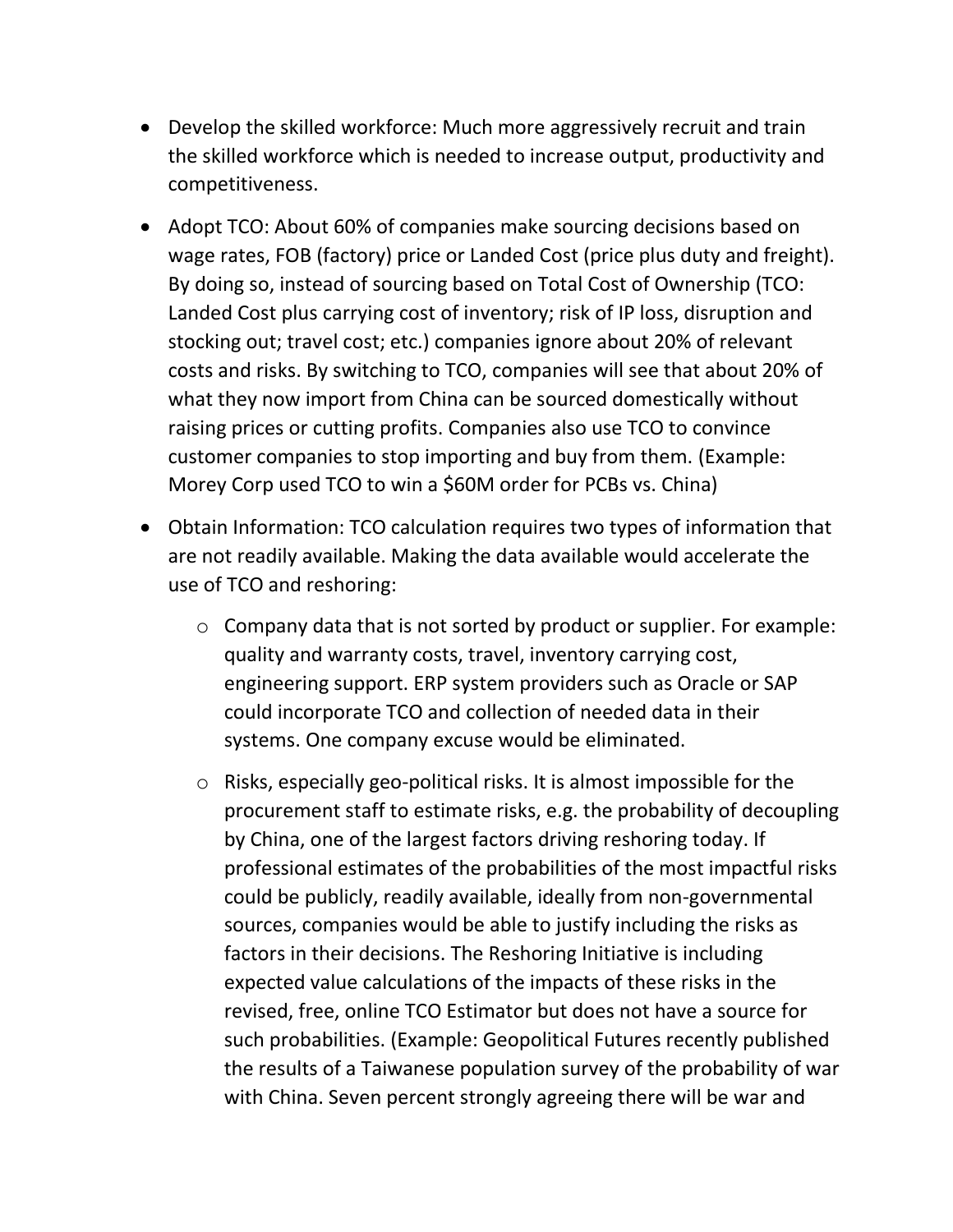21% partially agreeingvii.) For many companies, China decoupling would be either devastating or existential. If companies accept that decoupling is possible, they will be much more likely to reshore, nearshore or friend shore.

- Invest in automation: Take a longer-term focus, investing more in automation. S. Korea and China invest more in robots than does the U.S. despite their lower wage rates. China invests 3X as much in CNC machine tools as does the U.S. To be competitive despite high wages, the U.S. needs to be more productive than our LLC country competitors. Chinese productivity has been rising at 6 to 8%/year. U.S. productivity at less than 1%/year. As the reshoring surge continues, capacity utilization will rise above 80% and investment should accelerate. Companies will have the demand to justify investment and the cash to afford it.
- Fill supply chain gaps: Understand the existing large supply chain gaps so they can evaluate the feasibility of filling those gaps.
- Reduce cost and time to quote and deliver: Adopt lean, [Critical](https://www.industryweek.com/operations/continuous-improvement/article/22009577/manufacturing-criticalpath-time-a-measure-of-true-leadtime)  [Manufacturing Path Time \(MCT\)](https://www.industryweek.com/operations/continuous-improvement/article/22009577/manufacturing-criticalpath-time-a-measure-of-true-leadtime) and [Quick Response Manufacturing \(QRM\)](https://qrm.engr.wisc.edu/) methods that have the potential to reduce manufacturing costs by 10% and delivery times by 50%. Some companies claim that they can get product from China by ocean freight faster than from local U.S. suppliers. There are cases of Chinese companies providing prototypes before the U.S. competitor provided a quote.
- Achieve efficient assembly: Find domestic suppliers that can efficiently produce assemblies. Many companies shut their U.S. assembly plants when they offshored, often to contract manufacturers. It is easy to find U.S. machine shops and foundries that make components. It is much more difficult to find automated assembly shops. (Example: RE:Build Manufacturing's strategy is to offer complete solutions for reshoring<sup>viii</sup>.)

### **Recommendations for Government Action**

The biggest obstacles to reshoring are the same forces that drove offshoring: Uncompetitive manufacturing cost (Appendix 2), shortage of skilled workforce and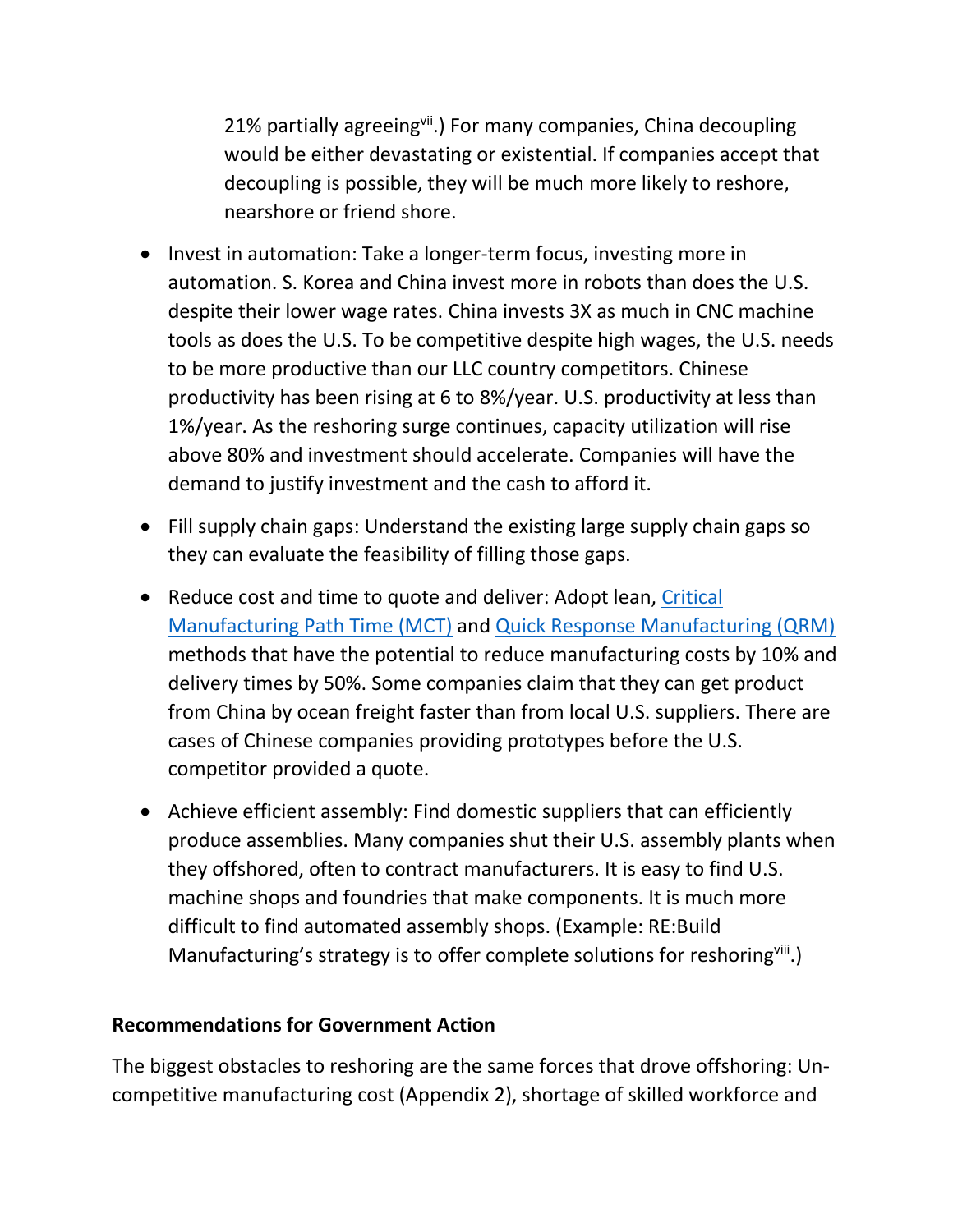failure of companies to source based on TCO. As explained, the objective should be to reshore a broad range of industries by reducing these obstacles. This is a "teach them to fish" opportunity. With incentives, companies will need incentives forever. With a level playing field, companies will reshore in their own selfinterest. We recommend the following actions, highest priorities first:

- U. S. government: The U.S. is still the largest market in the world. If the government were as clearly committed long-term to solving our supply chain imbalance as the Fed was to achieving stability during COVID, companies would rush to reshore. The federal government needs an industrial policy instead of what has been, in effect, a deindustrialization policy. Specific policy changes needed:
	- o Skilled workforce. National Association of Manufacturers (NAM) forecasts a shortage of 2.1 million manufacturing employees by 2030<sup>ix</sup>. Accelerated reshoring could double that number. Aggressive action is needed now to increase the quantity and productivity of our workforce:
		- The largest barrier to having a strong workforce is recruitment of quantities of competent trainees. Massively shift resources from liberal arts post-secondary degrees to engineering degrees and apprentice programs. Create apprentice loans so the apprentice can borrow \$5 or \$10/hour worked, allowing the apprentice wage paid by the company to be low enough so that the company does not lose money on training the apprentice. Smaller companies believe they lose money and then lose the graduate apprentice to big OEMs that can afford to pay more. Have the employer pay off the loan over 5 years after the apprenticeship if the worker stays. For roughly what the U.S. should write off on college loans each year the country could enable a world class manufacturing apprenticeship program.
		- Accurately display the career advantages of apprenticeship vs. degrees. There are many postings on the Departments of Education and Labor websites extolling the unique value of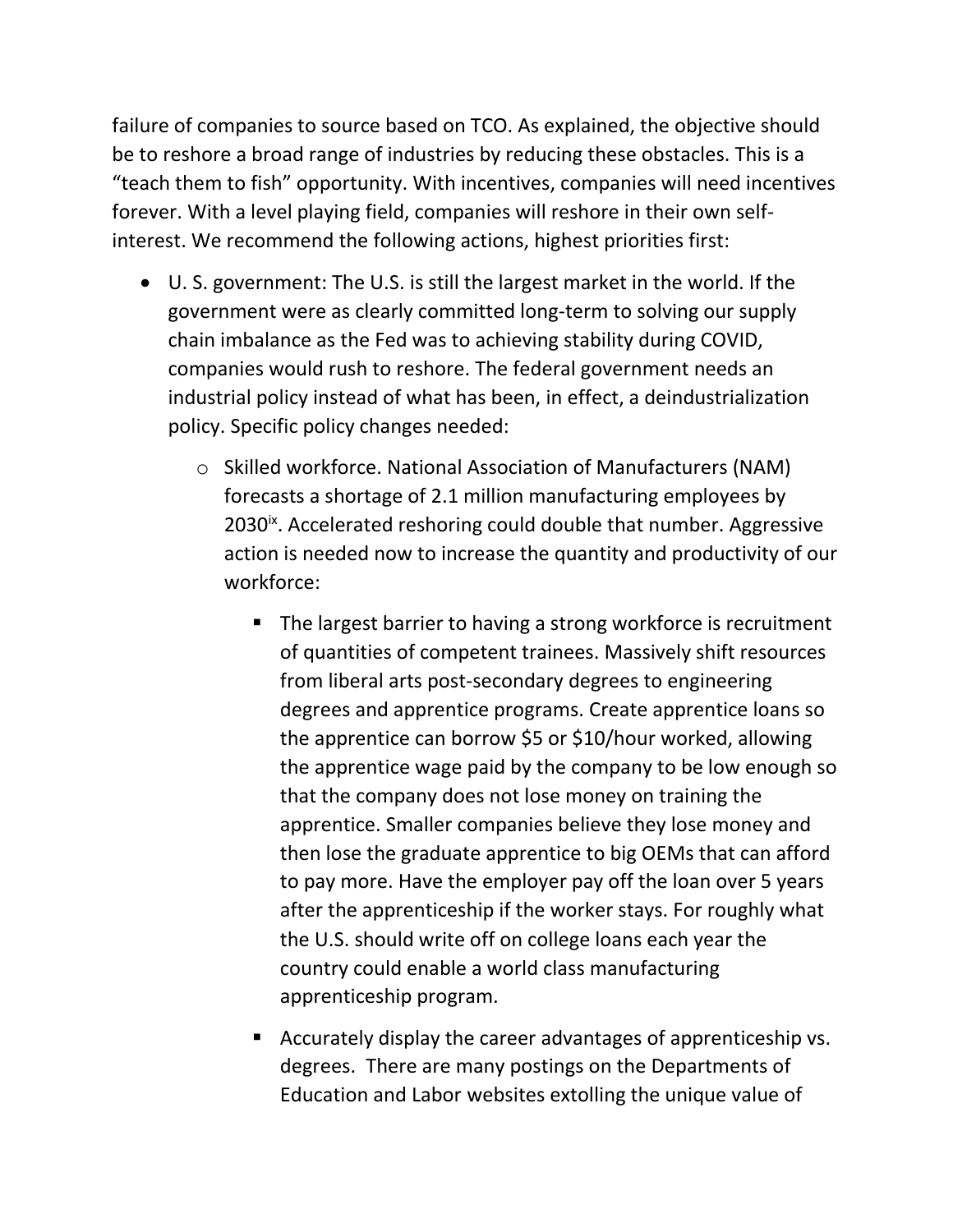degrees. Example<sup>x</sup>. The postings show income rising with number of degrees and often have headings such as "Bachelor's degree yields \$1 million more lifetime income than a high school degree." The figures never show that apprentice graduates have incomes comparable to bachelor's degree holders. You have to dig into footnotes to find that about half of the "\$1 million" goes away if you adjust for family socioeconomic status, being able to start earning 4 or 5 years sooner and avoiding tuition costs. This government data is the basis for guidance counselors, articles, advertisements, politicians and studies encouraging more students to attend universities. In reality, about 30% of university graduates (primarily with liberal arts degrees) are in jobs that do not need a degree, while severe shortages of skilled tool makers, welders, precision machinists, etc. limit our ability to achieve self-sufficiency by reshoring or FDI.

- Increase immigration of engineers and skilled technicians.
- o Reduce the value of the USD. It is generally agreed that the USD is consistently 20 to 30% overvalued since it is the primary reserve currency<sup>xi</sup>. Eliminating that overvaluation would dramatically reduce the price competitiveness gap, driving reshoring, FDI and exports. The Market Access Charge (MAC), developed by Dr. John Hansen and the basis for Senators Tammy Baldwin and Josh Hawley's *The Competitive Dollar for Jobs and Prosperity Act* introduced in 2019, is one means to this end*.*
- o Do not raise the corporate income tax rate, at least on manufacturers.
- o Keep immediate expensing of capital investments, at least for manufacturers. Automation is key to achieving competitive price and delivery. The country will lose more jobs to Chinese automation if it does not invest than it will to U.S. automation if it does.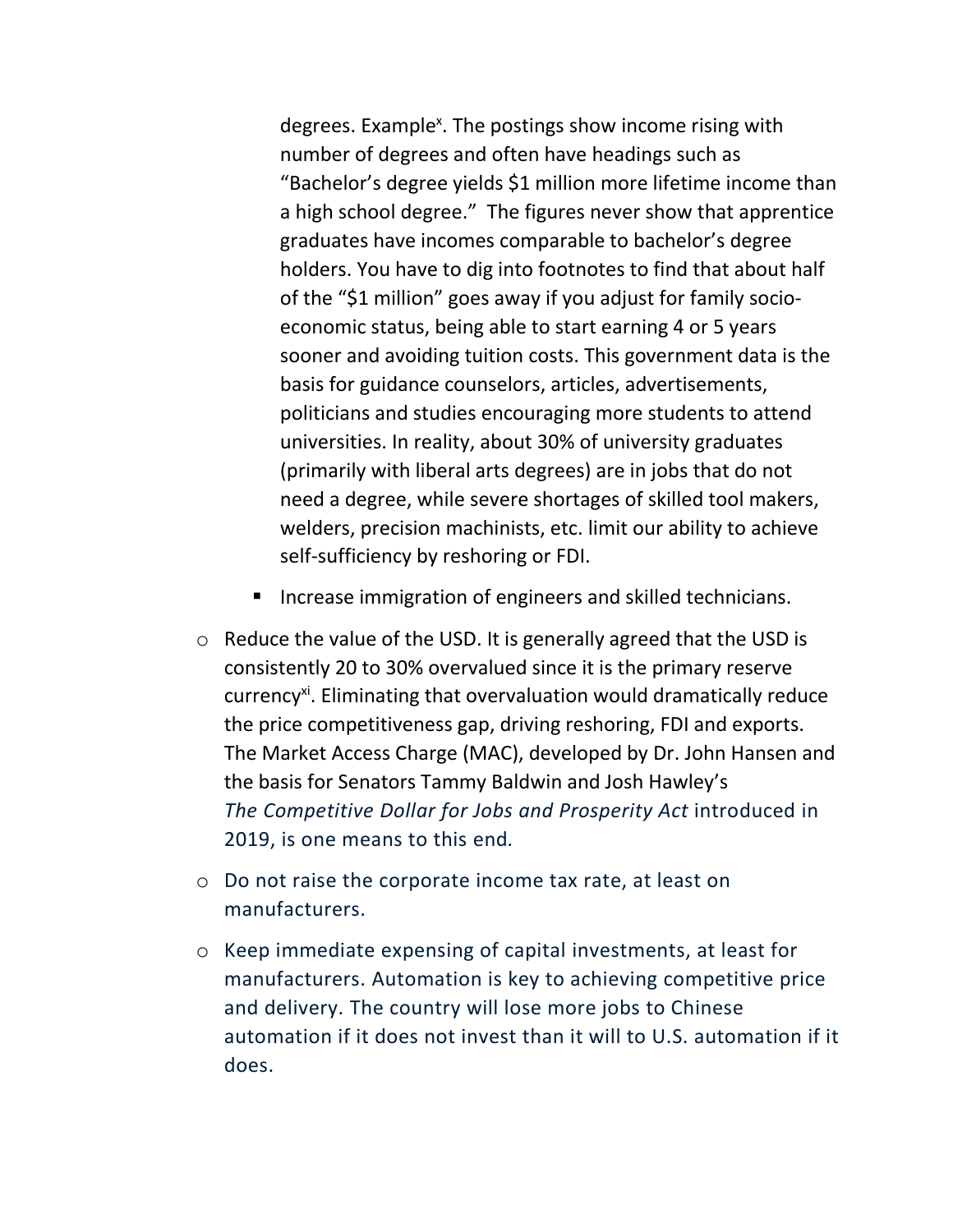- o Make the Section 301 tariffs permanent. The 25% tariff makes about 15% of imports from China more profitably sourced here based on Landed Cost and over 50% based on TCO. Reshoring will accelerate if the tariffs are made permanent. Cancelling the tariffs would not make a measurable difference on inflation. Inflation lagged over a year behind the tariffs. The total revenue from the tariffs is less than 0.3% of U.S. personal consumer expenditures<sup>xii</sup>.
- o Alternatively, implement a border adjustment tax (BAT) on all imports. Regressive impacts can be minimized by funding the repeal of state and local sales taxes and using any balance to fund Social Security and Medicare.
- o Take a clear role in enabling reshoring:
	- Appoint an office to be responsible for reshoring. Around 1019 Commerce's SelectUSA started to assume that role but seems to now be focusing only on FDI.
	- Commerce developed the ACE (Assess Costs Everywhere) Toolkit around 2012<sup>xiii</sup>. The site contains useful tools and data to motivate reshoring. Needs updating, expanding and promoting. The site says "Last updated: 03/20/2018." Much of the relevant data is from 2012. Provide access to nongovernment estimates of relevant risks, such as of decoupling by China, as discussed earlier.
	- Promote cases of reshoring. Free national publicity would motivate more companies to act.
- o Cooperate with Mexico and Canada to attract work from Asia to N. America. Mexico had a \$92 billion trade deficit with China in 2021 despite having lower wages. Help Mexico reduce its deficit with China rather than increase its \$165 billion trade surplus with the U.S.<sup>xiv</sup> Doing so will also make Mexico a more resilient part of our supply chain.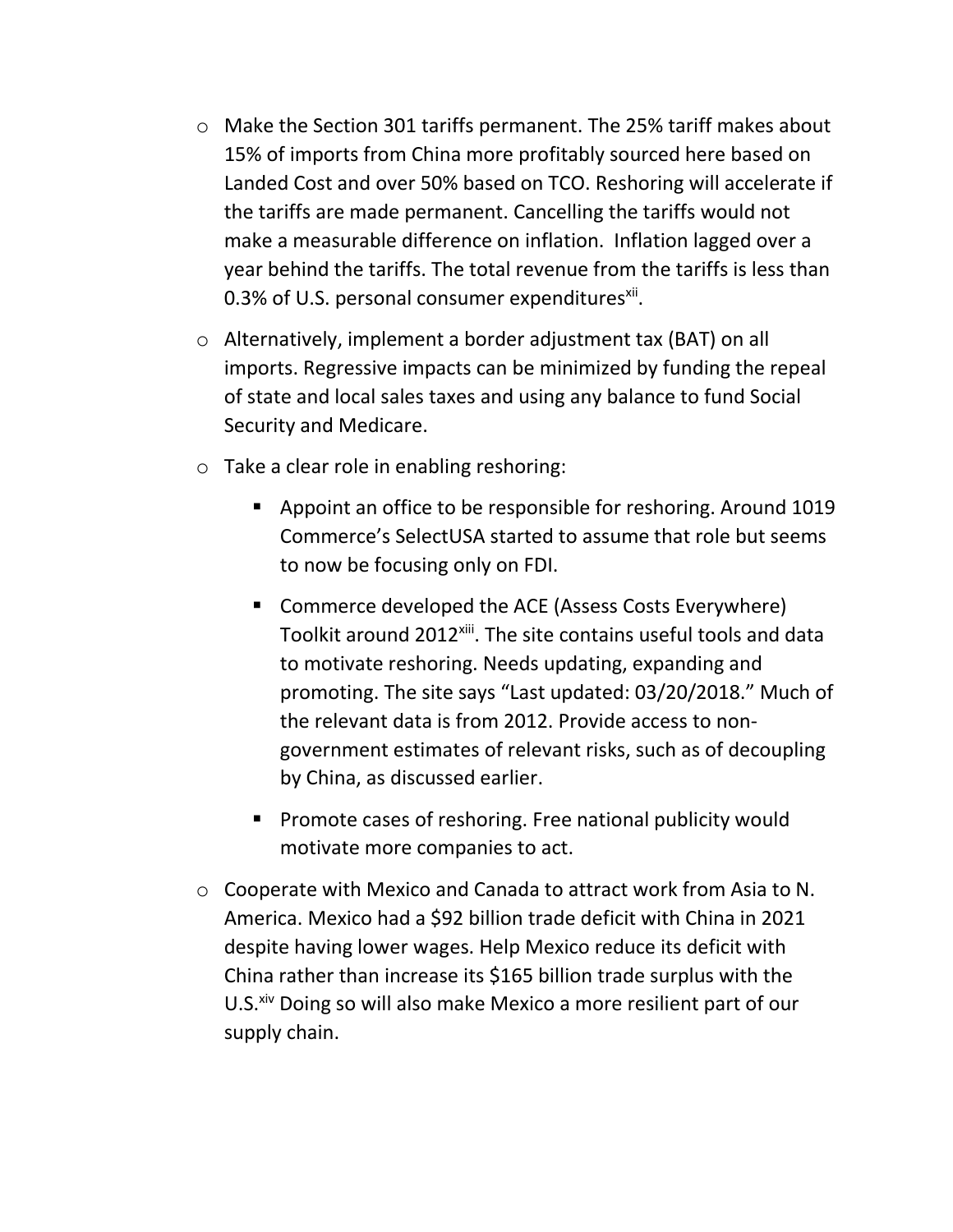- o Fill supply chain gaps: Identify large gaps. Invite domestic companies and current foreign suppliers to fill the gaps. Great role for SelectUSA. The Reshoring Initiative can help.
- o Mandate the use of TCO within the government and by all government contractors.
- o Get the consumer involved. Require country of origin labeling (COOL) on all products in stores or offered on the internet. Consumers strongly prefer U.S. products. Make it easy to turn preference into action.
- o The Labor and Commerce Departments' Trade Adjustment Assistance (TAA) programs help workers and companies who have been hurt by imports. Broaden TAA's mandate to help the companies proactively use TCO for sourcing and selling before the jobs are lost.
- o EB-5: Make reshoring a preference under the EB-5 Immigration Investor Program. Since 2008, the EB-5 Program has generated about \$30 billion in capital investment. However, only 1.6 percent of the investment money goes into manufacturing. The biggest share goes into housing, restaurants, hotels, and other non-tradable services that are already generally in good supply. The program would do much more for the U.S. economy if the qualifying investments were limited, or at least prioritized, to manufacturing, especially to filling supply chain gaps.
- o ESG: Take advantage of the strong trend towards ESG (Environmental, Social and Governance.) The SEC is working on regulations for funds claiming to be ESG or climate change focused. The SEC should require that such funds require companies to disclose where products sold in the U.S. are manufactured. Our study shows that supplying aluminum die castings from China to the U.S. generated at least 25% more emissions that sourcing in the U.S. Recognition of the environmental impact of offshoring would open companies to reshoring.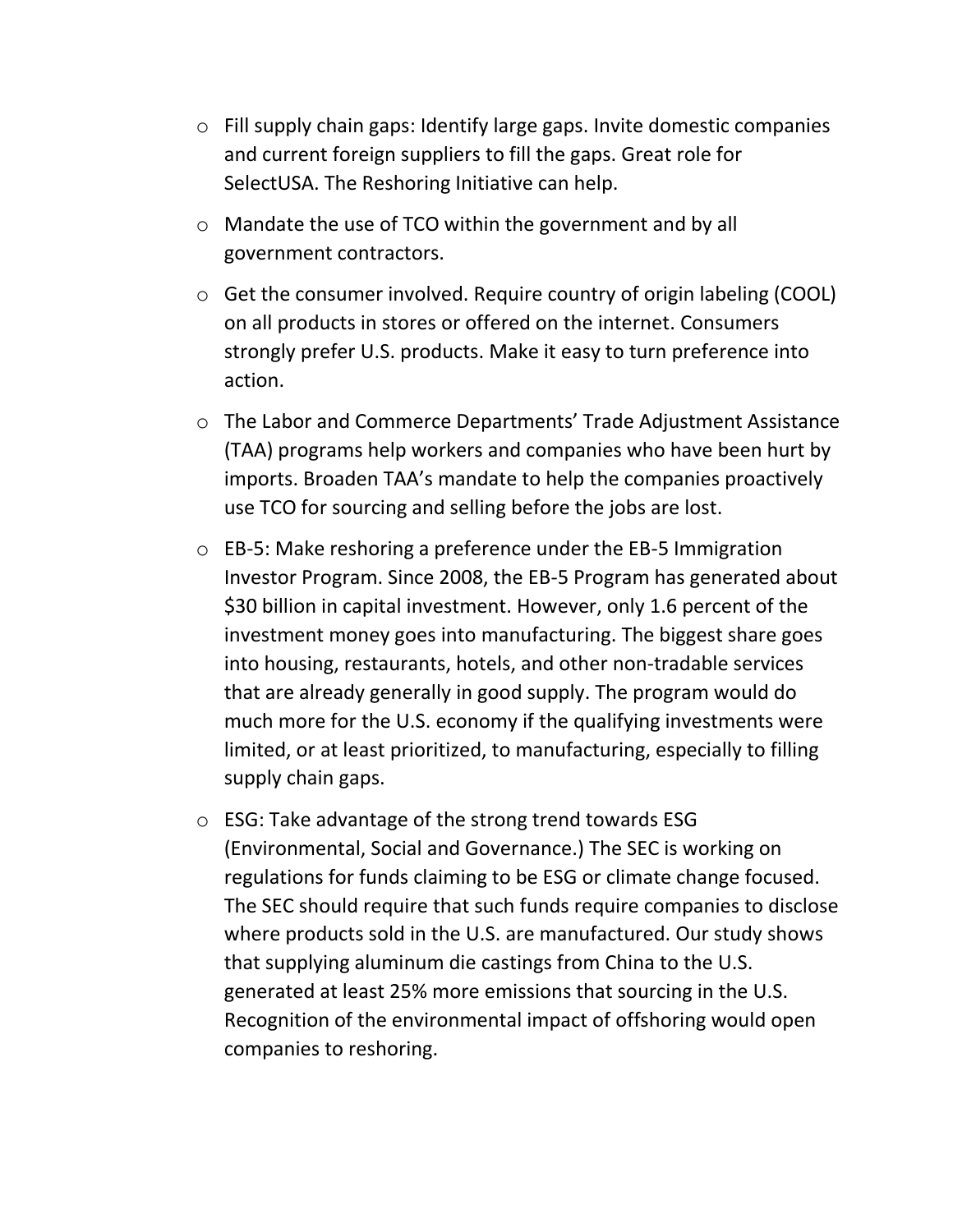- o Medical costs: In the U.S. medical costs are extremely high, largely paid by the employer, and raise the company burden rate/overhead, contributing to our lack of price competitiveness. The average employer cost for family insurance in 2021 was over \$16,000/year, about \$8/hour, which is higher than average Chinese wage rate<sup>xv</sup>. Start reducing medical costs by controlling malpractice litigation and by negotiating pharmaceutical prices. Achieve lower healthcare costs and reshoring. That's a twofer!
- o Encourage aggregation of demand to drive the domestic supply chain. Example: Companies want to source castings here instead of from China. Having local castings will enable local product assembly. U.S. casting prices are high and capacity not available. Foundries will not expand for one middle-size customer. We are seeking to aggregate demand commitments for similar castings to motivate a foundry to invest in a modern, automated facility. Manufacturing Extension Partnerships (MEPs) could assist in the effort. Similar actions could work in other product categories.
- State and local governments:
	- o Drive skills training programs.
	- o Support reshoring: Utah just announced the \$10 million [Manufacturing Modernization Grant p](https://business.utah.gov/news/new-utah-manufacturing-modernization-grant-announced/)rogram to enable reshoring and other manufacturing investments.
- Trade associations:
	- o Document reshoring successes and promote reshoring.
		- American Foundry Society (AFS) on May 27, 2022 posted a training session to help its members convince customers to reshore<sup>xvi</sup>.
		- Association for Manufacturing Technology (AMT) has funded a large program *Supply Chain Reinforcement* including *Rebuilding and Reshoring the Supply Chain* to motivate its members and customers to reshore. AMT is also a lead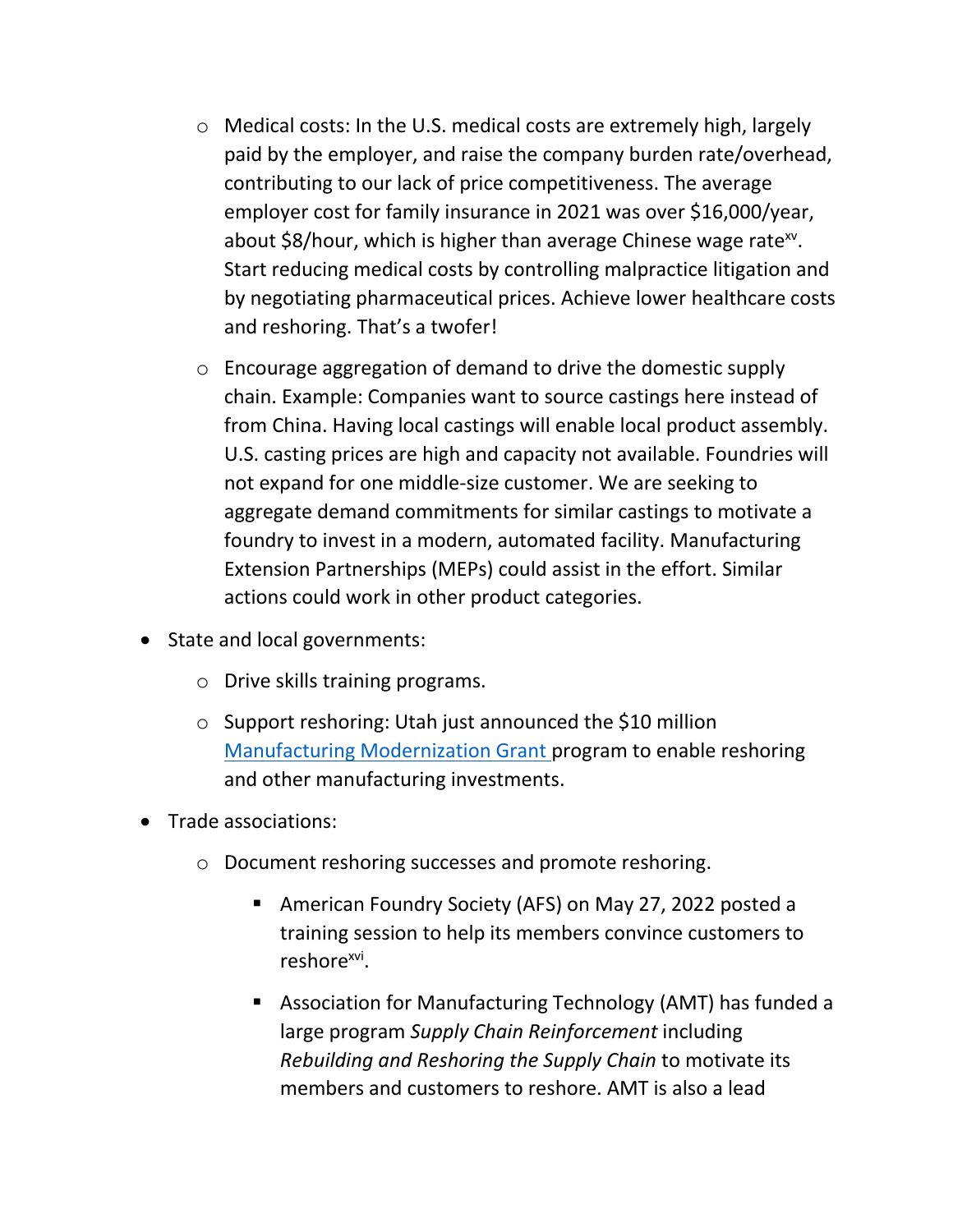sponsor of the annual National Metalworking Reshoring Award<sup>xvii</sup>.

#### **Conclusion**

Companies have already reshored or FDI'd about one million jobs, demonstrating feasibility. Nevertheless, the U.S. supply chain is unsustainable. This statement recommends actions by government and companies to accelerate the trend and make the U.S., once again, self-sufficient. Substantial policy and behavioral changes are required.

### **Reshoring Initiative**

The non-profit [Reshoring Initiative](http://www.reshorenow.org/) drives U.S. reshoring and FDI by documenting and promoting the trend. We also provide tools to help companies find and convert reshoring opportunities into domestic manufacture. We work with EDOs, MEPs, SelectUSA, trade associations and companies. Sue Helper, then Commerce Chief Economist, now at NEC, described us as the seminal force in reshoring.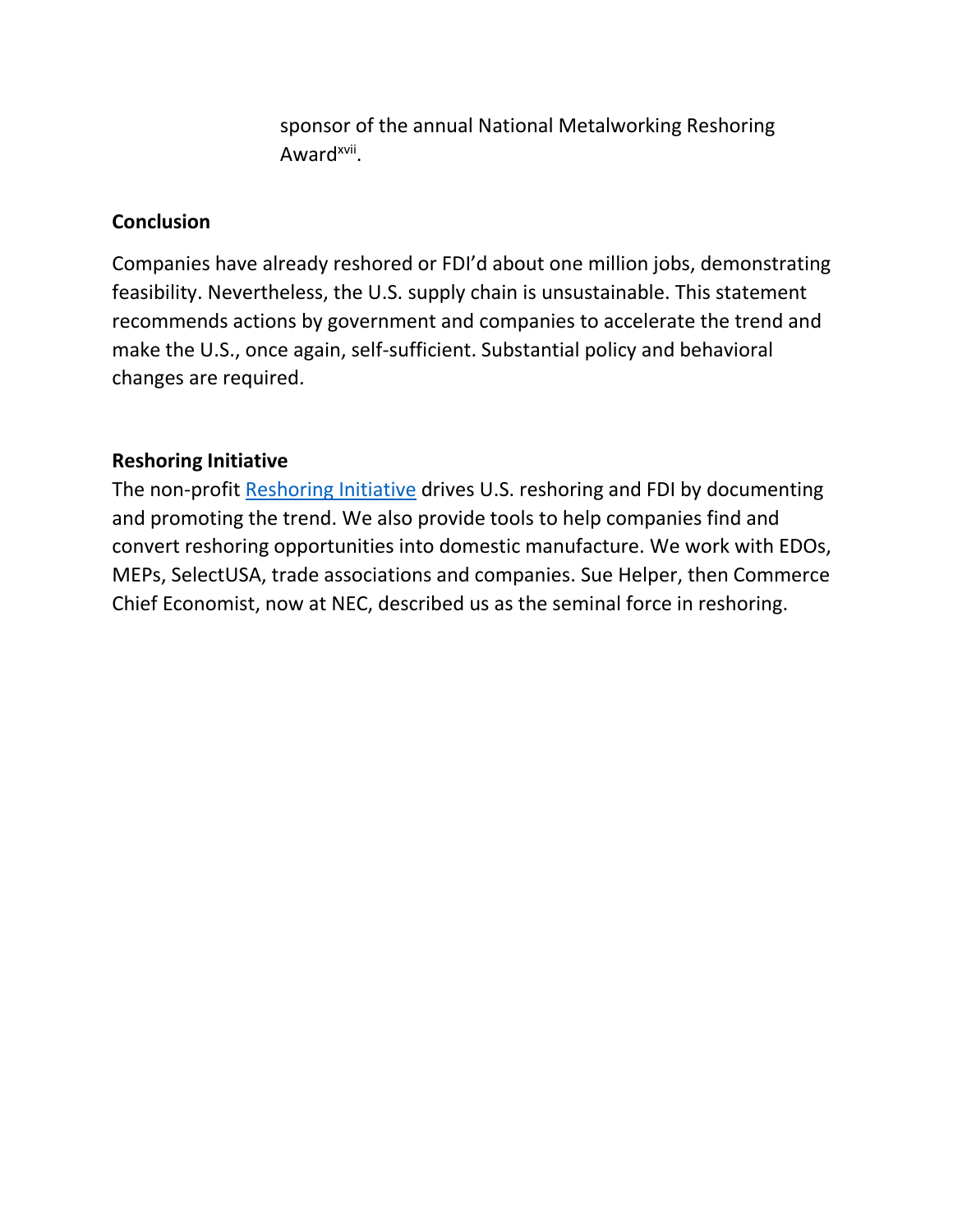### **Appendices to Harry Moser's Testimony at the 6/9/22 Hearing on**

**"U.S.-China Competition in Global Supply Chains"**

### **APPENDIX 1: Price Drives Offshoring**



Source: Plante Moran/ Reshoring Initiative survey of manufacturers and distributors, 1Q2018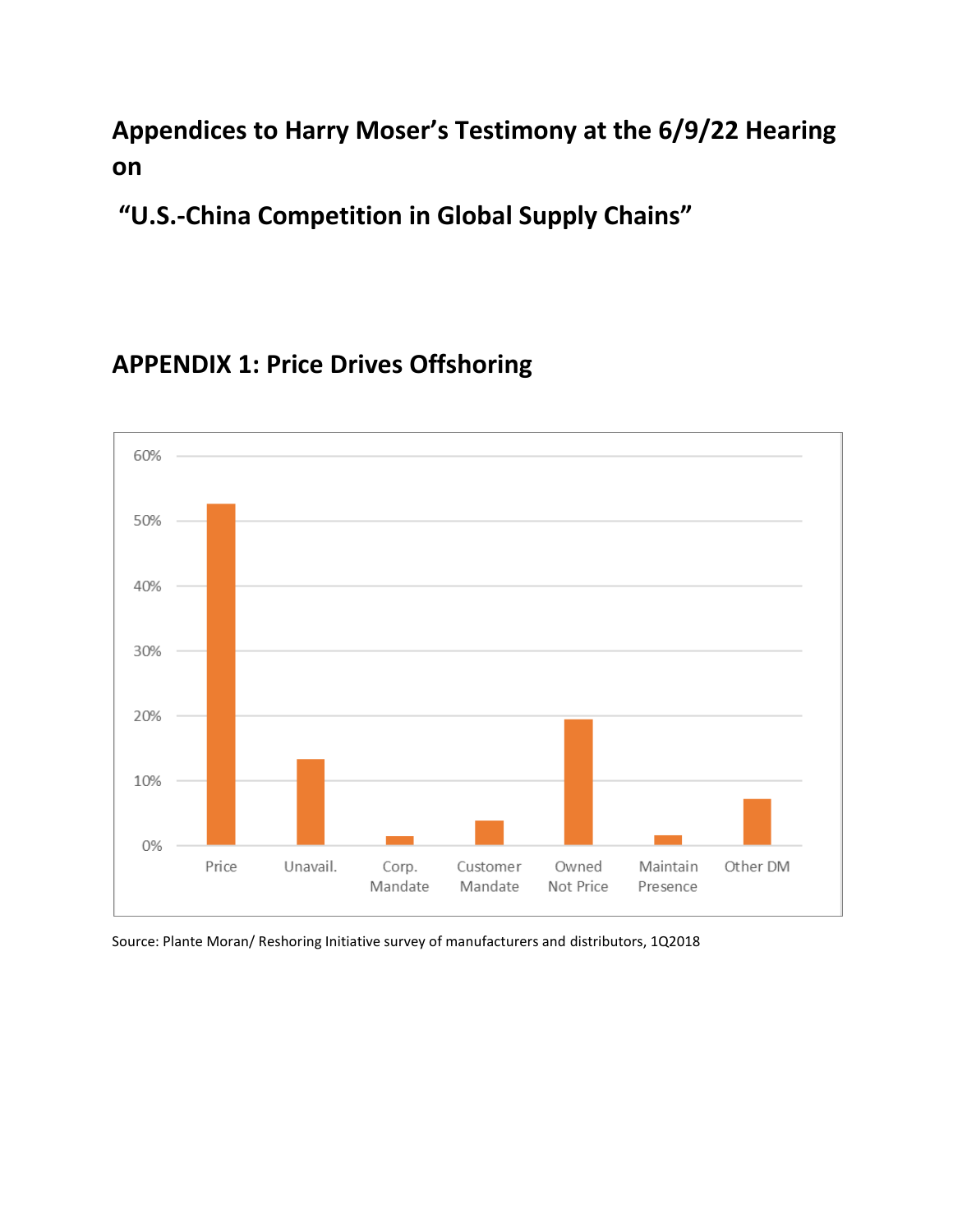### **APPENDIX 2: China FOB Price % of US**



Source: Reshoring Initiative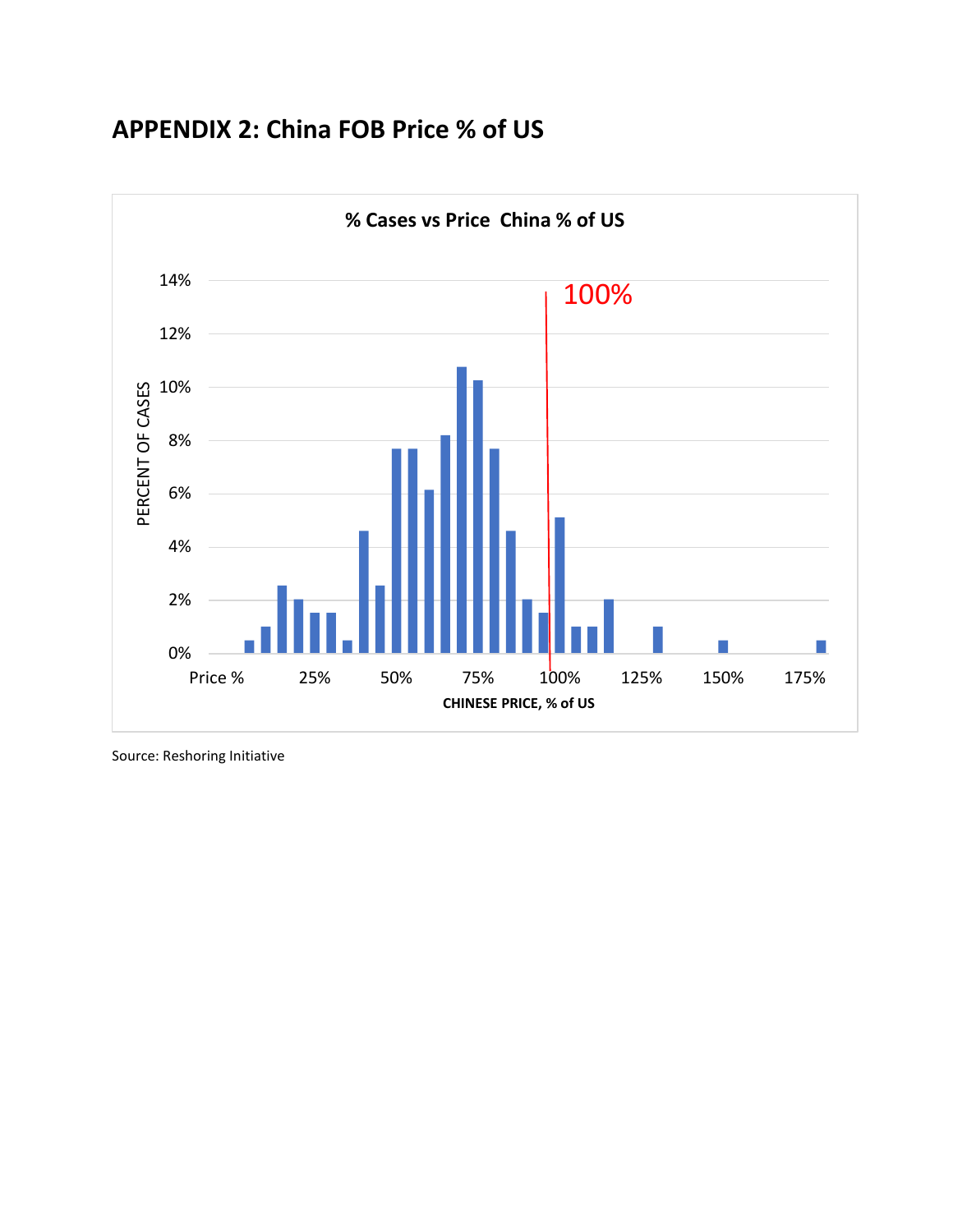## **APPENDIX 3: For the Government: Competitiveness Toolkit**

| <b>Policy</b>                       | <b>Model</b>               | Δ Price<br><b>Advantage</b> | <b>Time to</b><br>Implement, |
|-------------------------------------|----------------------------|-----------------------------|------------------------------|
|                                     |                            |                             | <b>Years</b>                 |
| <b>Skilled Workforce</b>            | Germany and<br>Switzerland | 5%                          | $10 - 20$                    |
| 15% Corp. Tax rate                  | Ireland                    | 2%                          | $\mathbf{1}$                 |
| <b>15% BAT</b>                      | ≈ the World                | 15%                         | $\mathbf{1}$                 |
| \$ Down 20%                         | $\approx$ the World        | 10%                         | 3                            |
| Less Regulations                    | ?                          | 3%                          | 5                            |
| <b>Healthcare Costs Down</b><br>30% | Germany                    | 3%                          | 15                           |
| 100% use TCO                        |                            | 10%                         | $\overline{4}$               |
| Make duty rates =                   |                            | 3%                          | 3                            |
| Innovate / Automate                 |                            |                             |                              |
| Total                               |                            | 51%                         |                              |

Source: Reshoring Initiative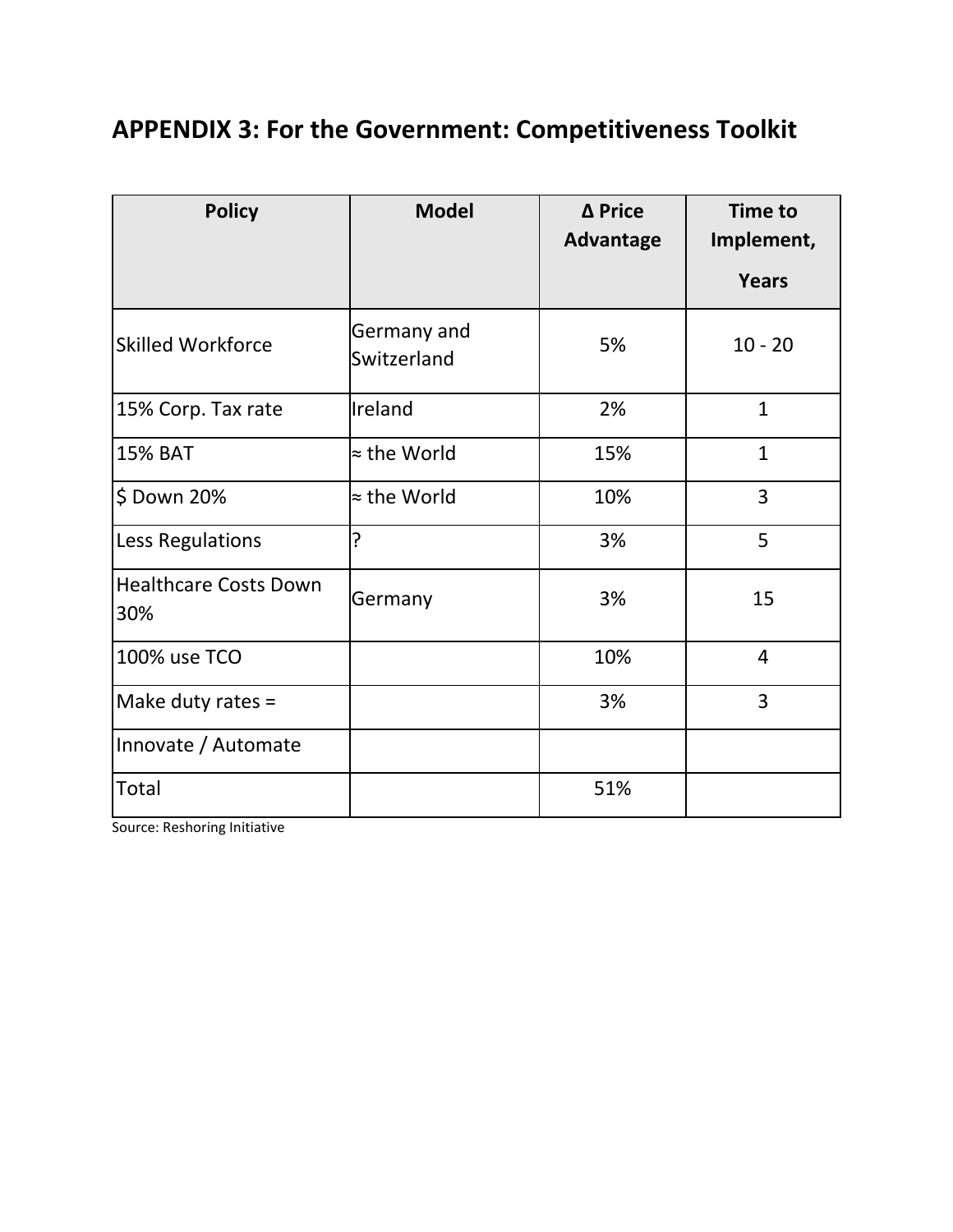# APPENDIX 4: 1% Price Reduction  $\rightarrow$  > 150,000 Mfg Jobs.

| <b>Desired Goods</b><br>Trade Deficit, %<br><b>Reduction</b> | <b>Number of</b><br>Mfg. Jobs<br><b>Brought Back</b> | <b>Required</b><br>Δ U.S. Price if<br><b>Price Used</b> | <b>Required</b><br>$\Delta$ U.S.<br><b>Price if TCO</b><br><b>Used</b> | <b>Time to</b><br><b>Steady</b><br><b>State, Years</b> |
|--------------------------------------------------------------|------------------------------------------------------|---------------------------------------------------------|------------------------------------------------------------------------|--------------------------------------------------------|
| 20%                                                          | 1 million                                            | $-10%$                                                  | 0%                                                                     | 10                                                     |
| 40%                                                          | 2 million                                            | $-15%$                                                  | 0%                                                                     | 15                                                     |
| 60%                                                          | 3 million                                            | $-20%$                                                  | $-5%$                                                                  | 20                                                     |
| 80%                                                          | 4 million                                            | $-25%$                                                  | $-10%$                                                                 | 25                                                     |
| 100%                                                         | 5 million                                            | $-30%$                                                  | $-15%$                                                                 | 30                                                     |

Source: Reshoring Initiative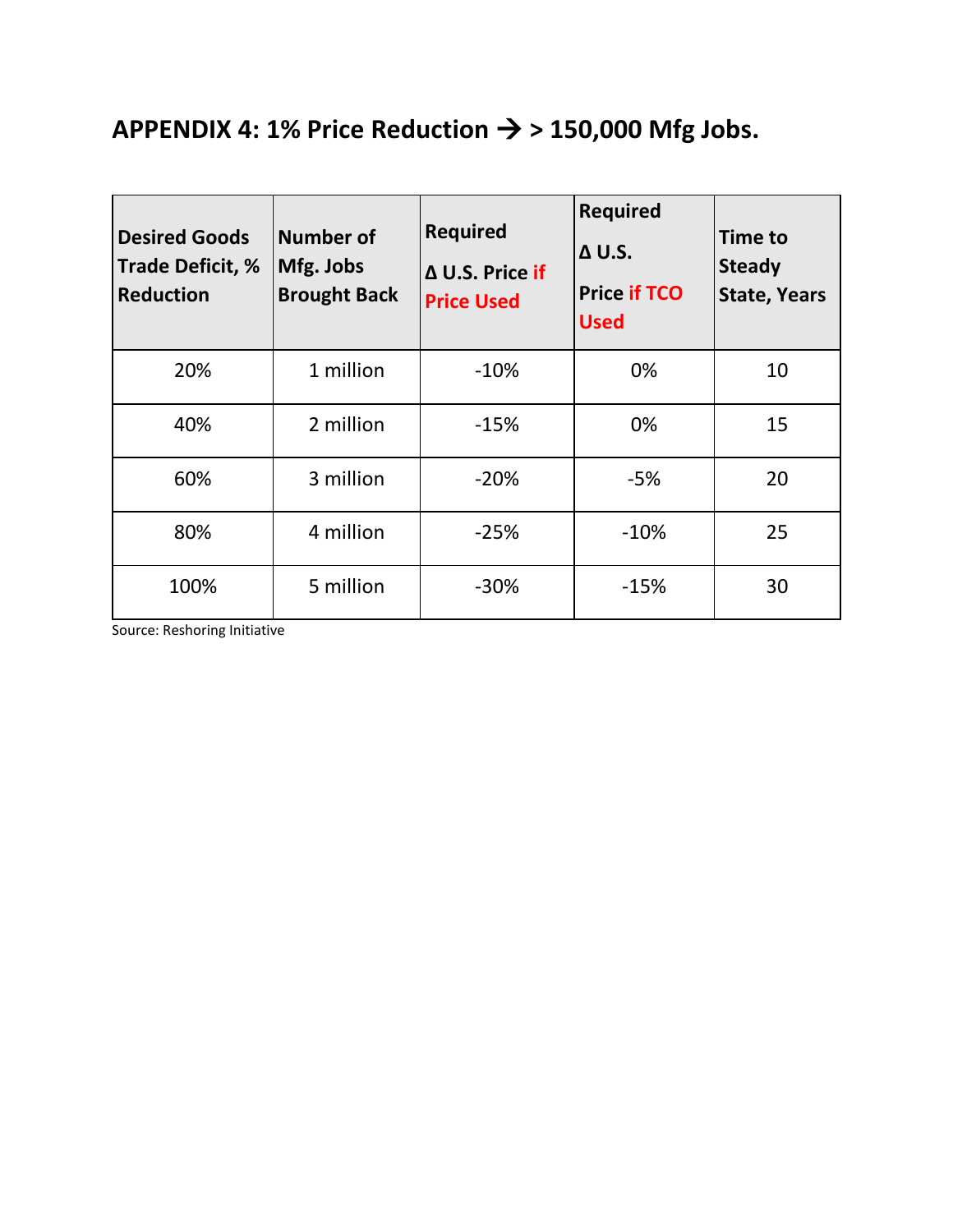

# **APPENDIX 5: Reshoring and FDI: Manufacturing Jobs/Year**

Source: Reshoring Library Database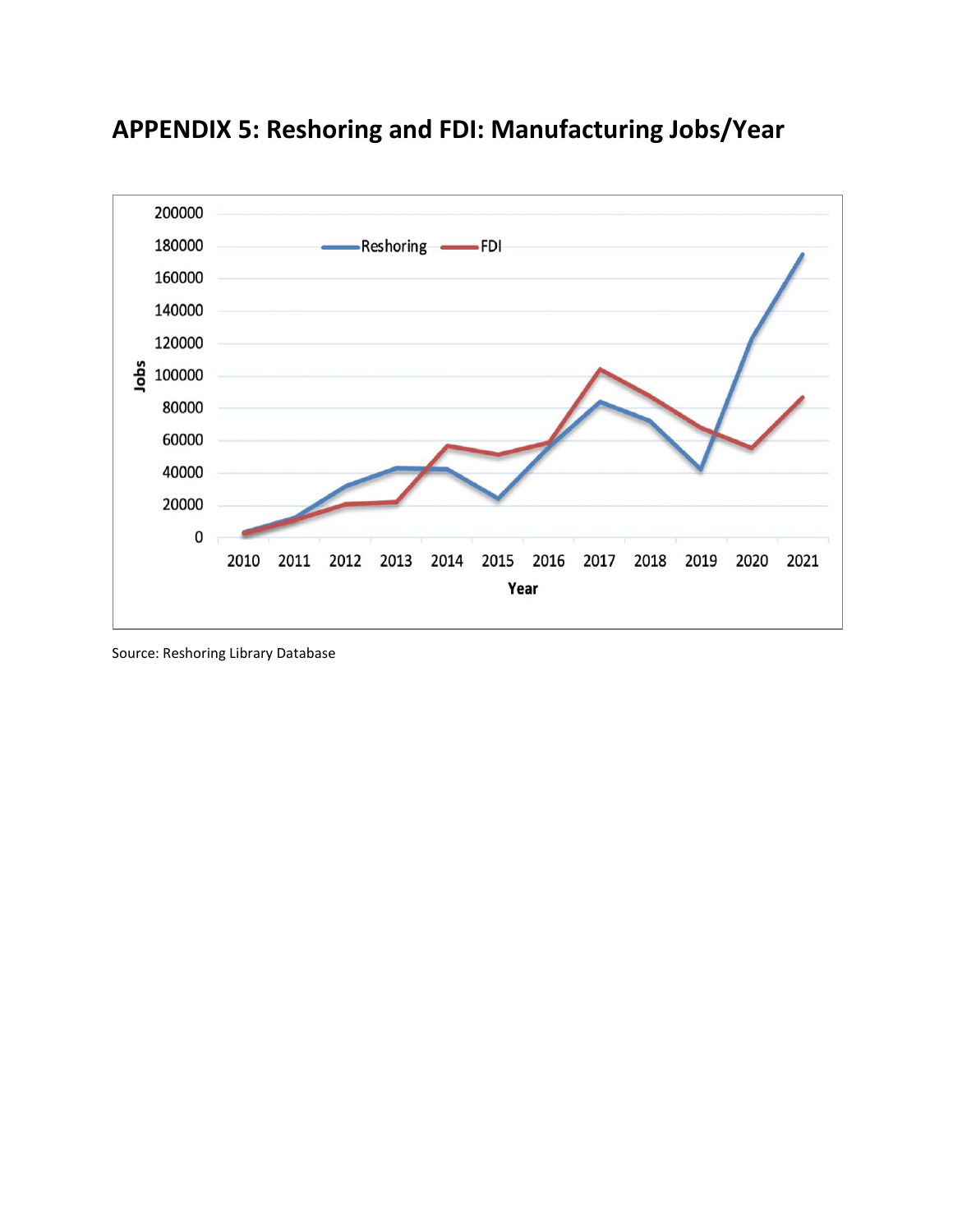

**APPENDIX 6: BLS Manufacturing Employment, Millions**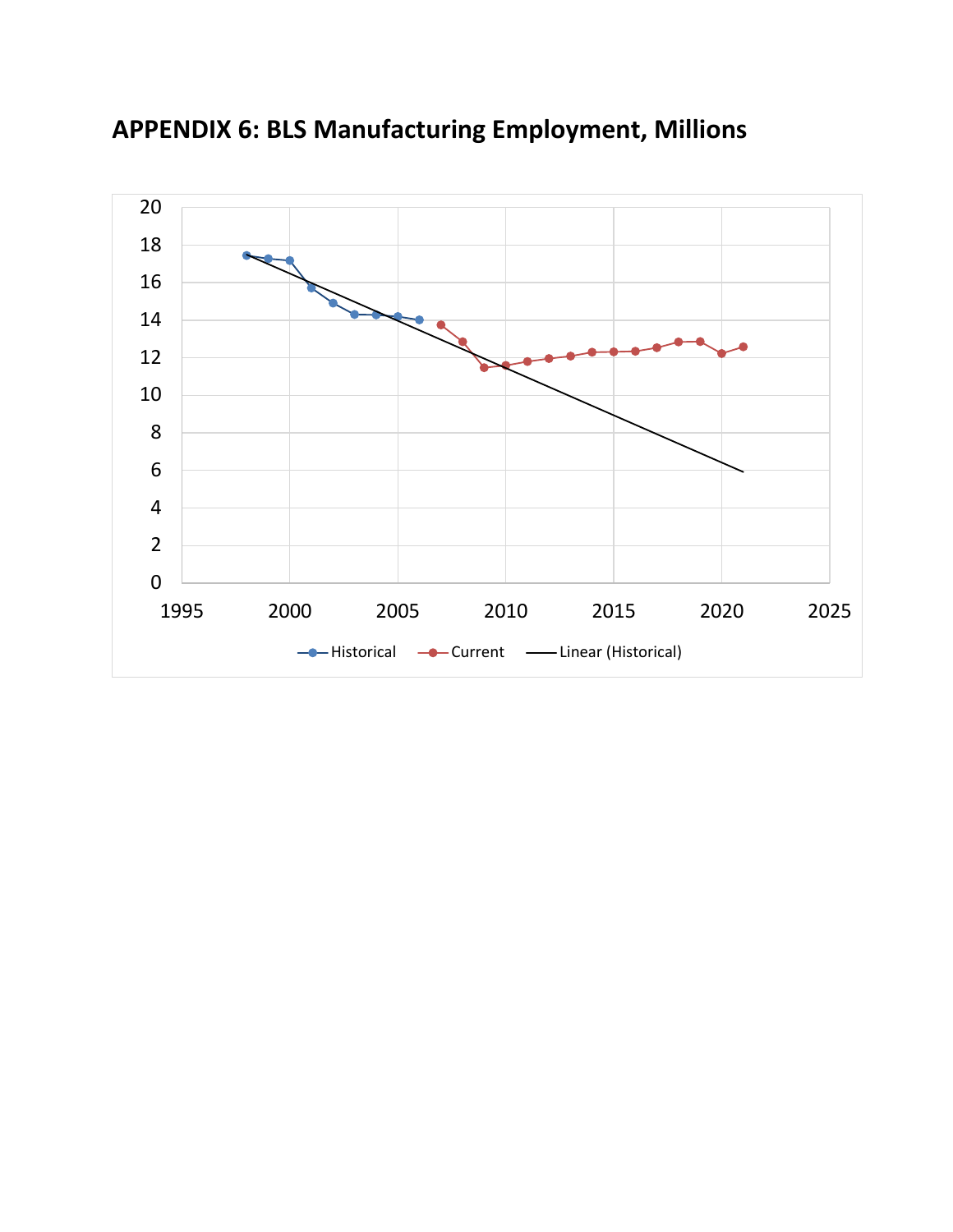## **APPENDIX 7: Good Trade Balance as a % of U.S. GDP (1970- 2019)**



Source: BEA trade data, FRED GDP data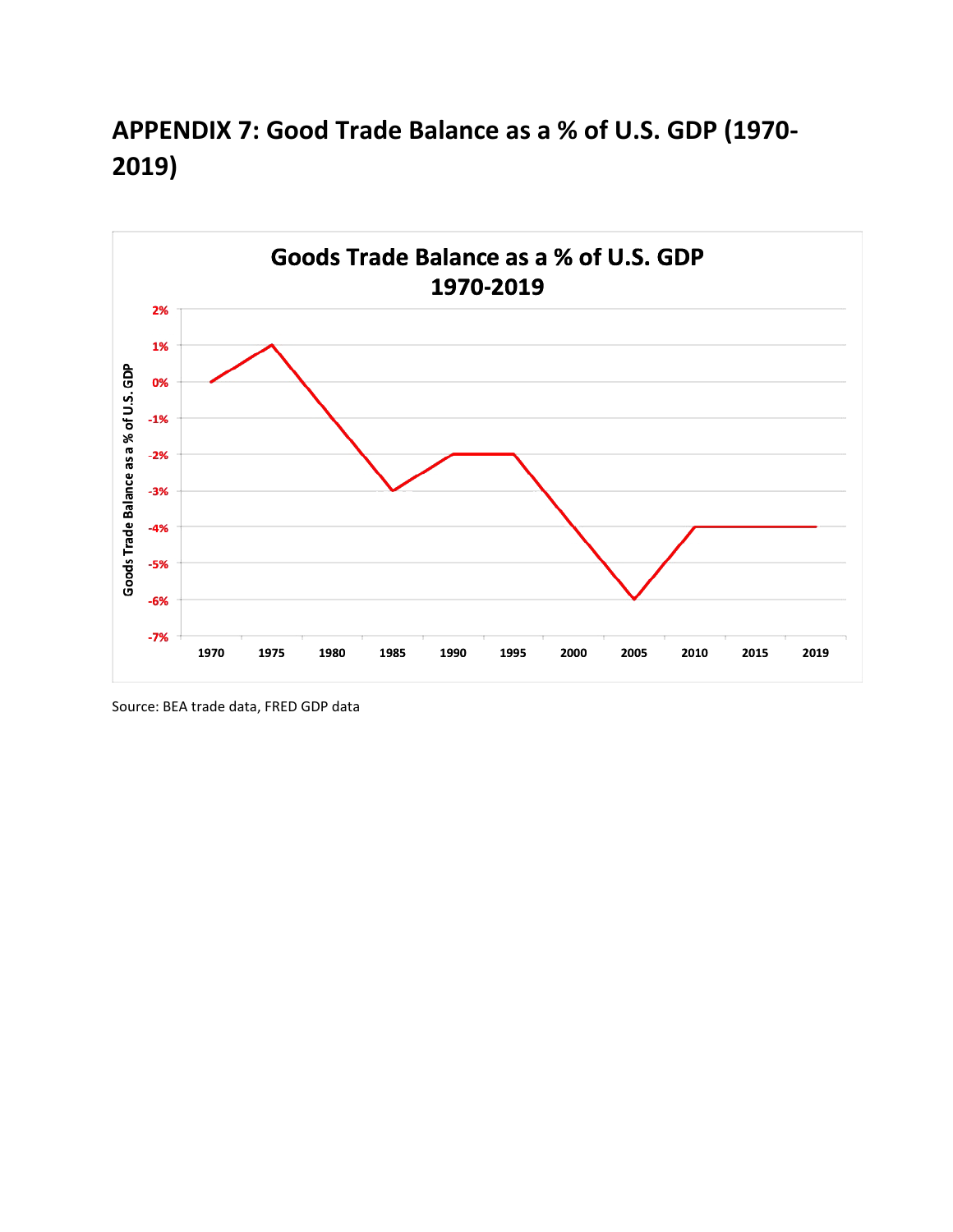### **APPENDIX 8: U.S. Trade Balance by HS Good**



**2018 US TRADE BALANCE BY GOOD (HTS 4-DIGIT) TOP 40 BY TOTAL IMPORT + EXPORT VALUE, EXCLUCING SPECIAL CLASSES ACCOUNTING FOR 50.7% OF TOTAL IMPORT + EXPORT VALUE**

Source: US International Trade Commission via Jack Kirr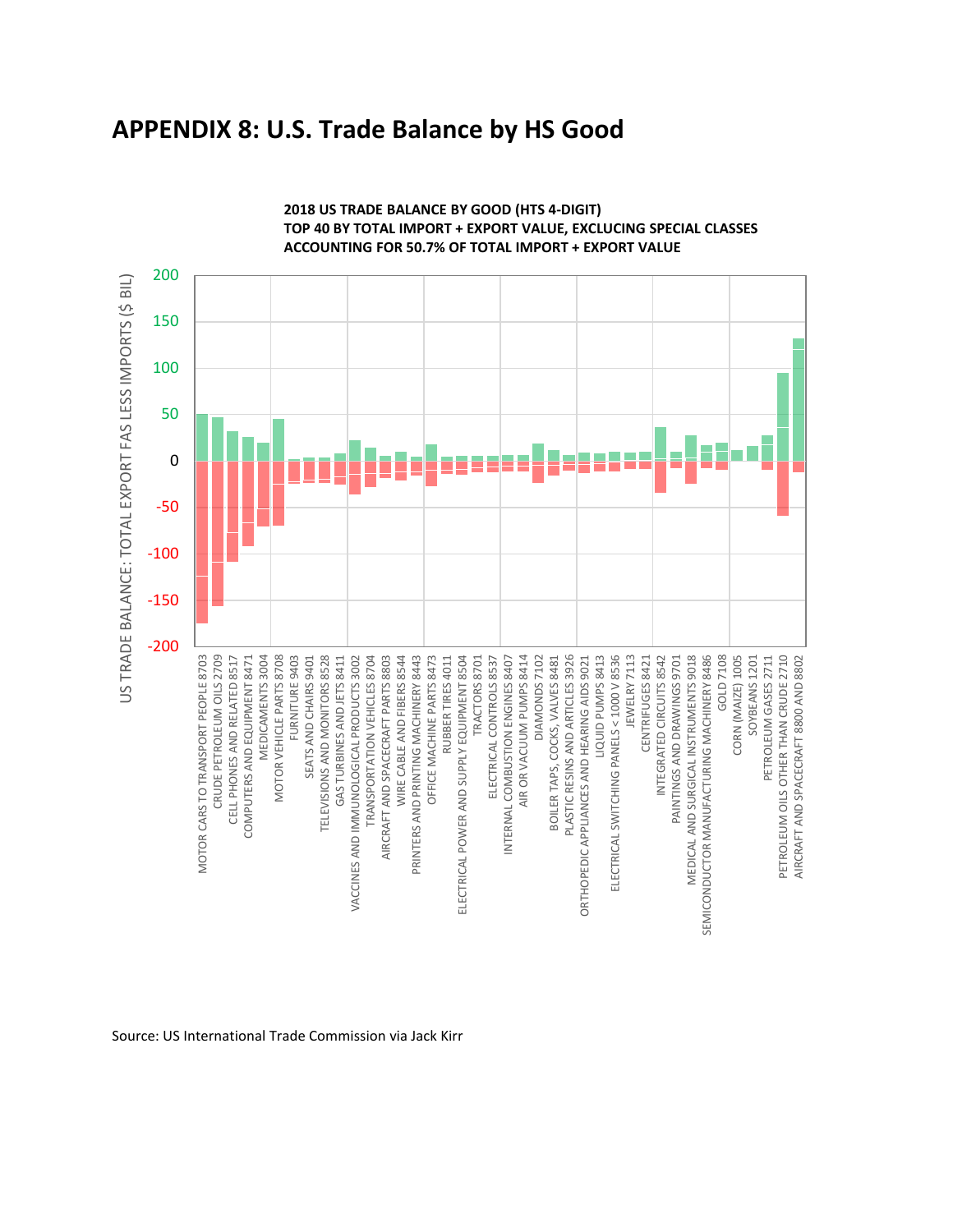# **APPENDIX 9: Reshoring & FDI by Industry 2010 to 2021**

| Ran<br>k       | <b>Industry</b>                                  | Jobs   | <b>Companies</b> | % of Total Jobs |
|----------------|--------------------------------------------------|--------|------------------|-----------------|
| 1              | <b>Transportation Equipment</b>                  | 368522 | 1285             | 27%             |
| $\overline{2}$ | Computer & Electronic Products                   | 184496 | 800              | 14%             |
| 3              | Machinery                                        | 152659 | 893              | 11%             |
| 4              | <b>Medical Equipment &amp; Supplies</b>          | 139451 | 1191             | 10%             |
| 5              | <b>Furniture and Related Products</b>            | 85416  | 685              | 6%              |
| 6              | <b>Primary Metal Products</b>                    | 78294  | 495              | 6%              |
| 7              | Electrical Equipment, Appliances &<br>Components | 60434  | 611              | 4%              |
| 8              | <b>Apparel &amp; Textiles</b>                    | 50797  | 826              | 4%              |
| 9              | Chemicals                                        | 48326  | 587              | 4%              |
| 10             | <b>Plastic &amp; Rubber Products</b>             | 47766  | 184              | 4%              |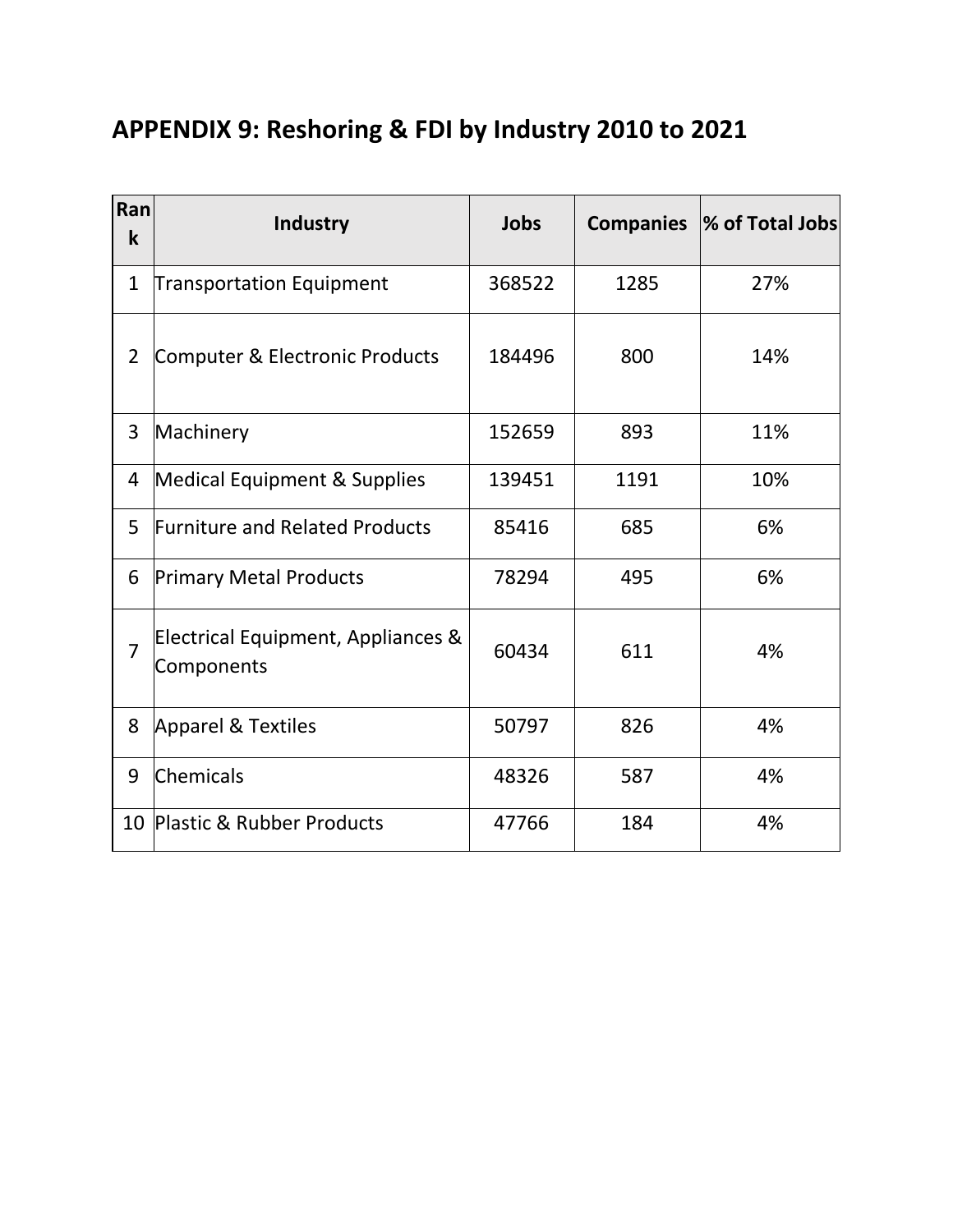

### **APPENDIX 10: Chinese Price and TCO, % of U.S.**

Source: Reshoring Initiative TCO user database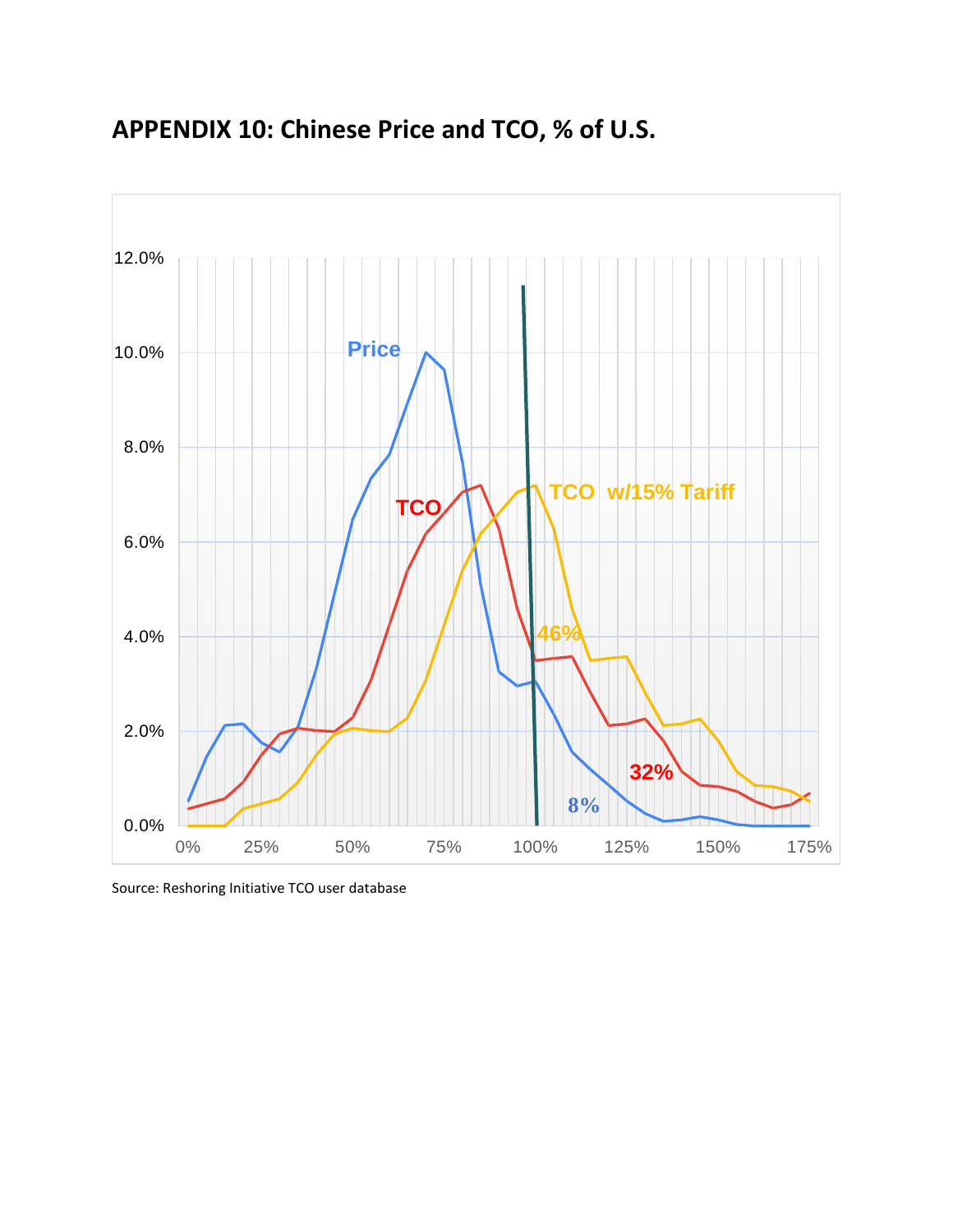### **APPENDIX 11: DOL Chart**

#### **Education pays**



#### Earnings and unemployment rates by educational attainment, 2021

Note: Data are for persons age 25 and over. Earnings are for full-time wage and salary workers. Source: U.S. Bureau of Labor Statistics, Current Population Survey.